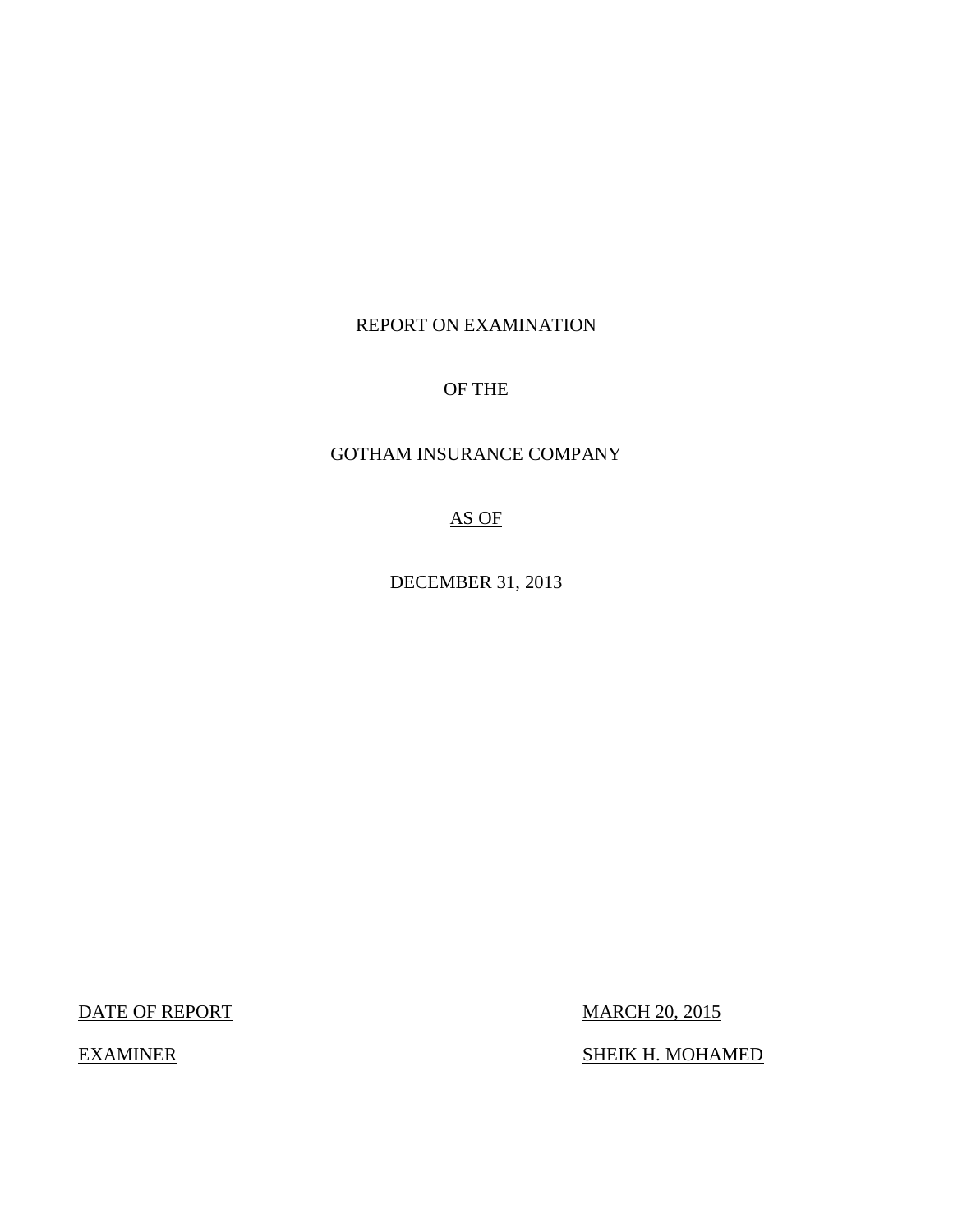# TABLE OF CONTENTS

# ITEM NO. PAGE NO.

| 1  | Scope of Examination                                                                                                                                             | $\overline{2}$                |
|----|------------------------------------------------------------------------------------------------------------------------------------------------------------------|-------------------------------|
| 2. | <b>Description of Company</b>                                                                                                                                    | 3                             |
|    | A. Management<br>B. Territory and plan of operation<br>C. Reinsurance<br>D. Holding company system<br>E. Significant operating ratios<br>F. Accounts and records | 4<br>5<br>7<br>13<br>18<br>18 |
| 3. | <b>Financial Statements</b>                                                                                                                                      | 20                            |
|    | A. Balance sheet<br>B. Statement of income<br>C. Capital and Surplus Statement                                                                                   | 20<br>21<br>22                |
| 4. | Losses and loss adjustment expenses                                                                                                                              | 22                            |
| 5. | Compliance with prior report on examination                                                                                                                      | 23                            |
| 6. | Summary of comments and recommendations                                                                                                                          | 24                            |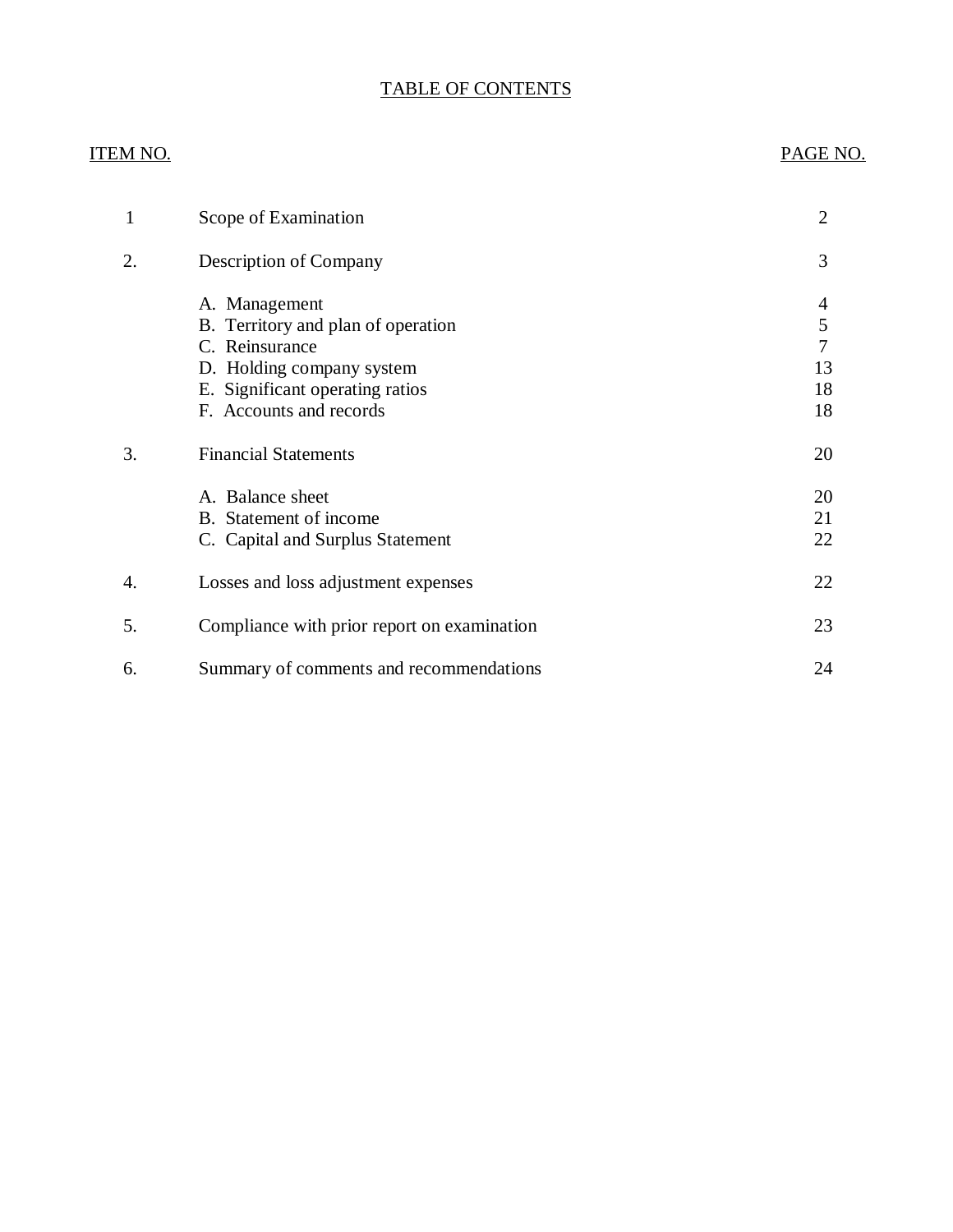

# NEW YORK STATE *DEPARTMENTof*  FINANCIAL SERVICES

Andrew M. Cuomo **Benjamin M. Lawsky** Governor Superintendent Superintendent Superintendent Superintendent Superintendent Superintendent Superintendent

March 20, 2015

Honorable Benjamin M. Lawsky Superintendent of Financial Services Albany, New York 12257

Sir:

Pursuant to the requirements of the New York Insurance Law, and in compliance with the instructions contained in Appointment Number 31127 dated March 5, 2014, attached hereto, I have made an examination into the condition and affairs of Gotham Insurance Company as of December 31, 2013, and submit the following report thereon.

Wherever the designation "the Company" appears herein without qualification, it should be understood to indicate Gotham Insurance Company.

Wherever the designation "NY Marine" appears herein without qualification, it should be understood to indicate New York Marine and General Insurance Company.

Wherever the designation "SWM" appears herein without qualification, it should be understood to indicate Southwest Marine and General Insurance Company.

Wherever the term "Department" appears herein without qualification, it should be understood to mean the New York State Department of Financial Services.

The examination was conducted at the Company's administrative office located at 412 Mt. Kemble Avenue, Suite 300C, Morristown, NJ 07960.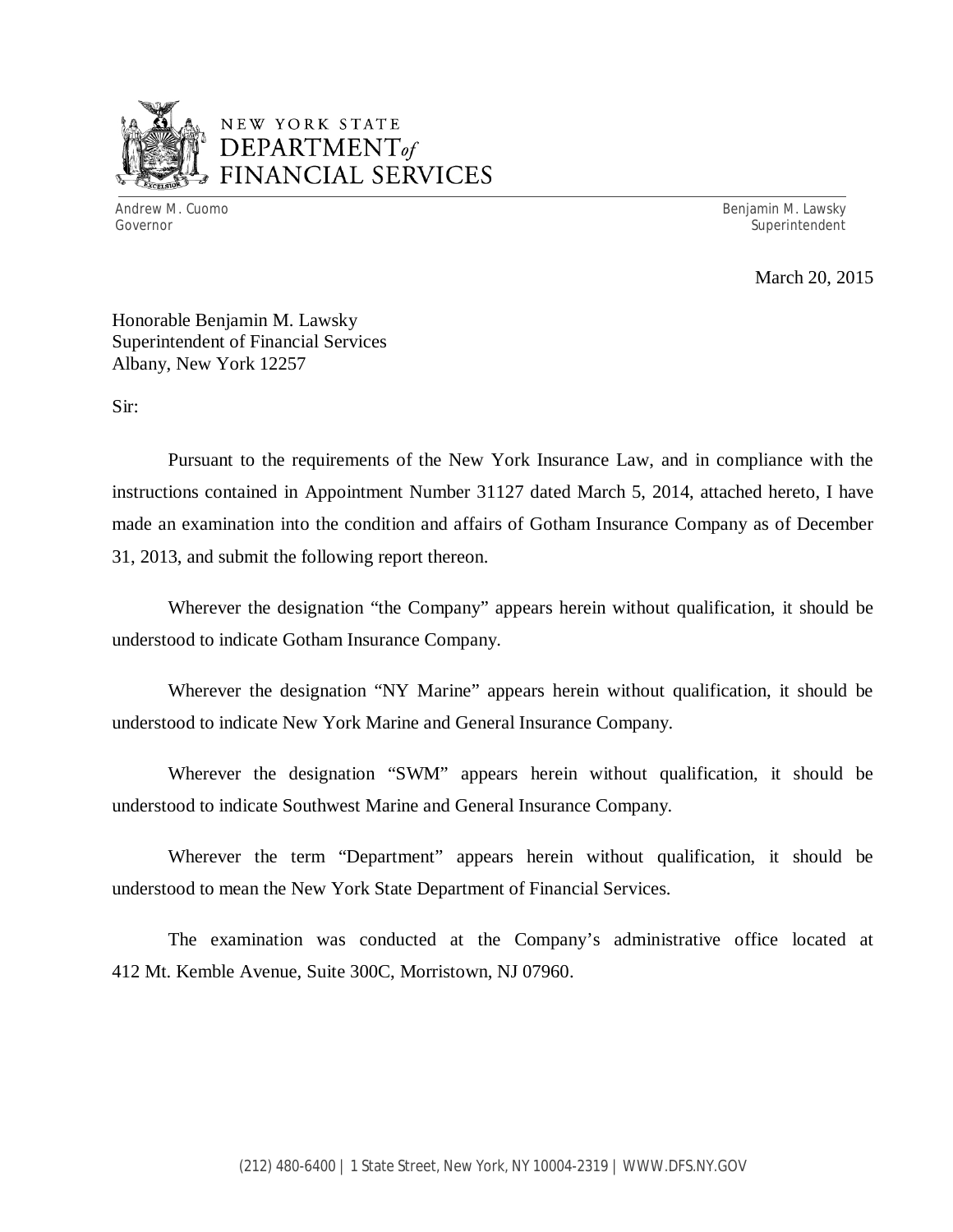#### 1. **SCOPE OF EXAMINATION**

<span id="page-3-0"></span>The Department has performed an individual examination of the Company*,* a multi-state insurer. The previous examination was conducted as of December 31, 2010. This examination covered the three-year period from January 1, 2011 through December 31, 2013. Transactions occurring subsequent to this period were reviewed where deemed appropriate by the examiner.

This examination was conducted in accordance with the National Association of Insurance Commissioners ("NAIC") Financial Condition Examiners Handbook ("Handbook"), which requires that we plan and perform the examination to evaluate the financial condition and identify prospective risks of the Company by obtaining information about the Company including corporate governance, identifying and assessing inherent risks within the Company and evaluating system controls and procedures used to mitigate those risks. This examination also includes assessing the principles used and significant estimates made by management, as well as evaluating the overall financial statement presentation, management's compliance with Statutory Accounting Principles and annual statement instructions when applicable to domestic state regulations.

All financially significant accounts and activities of the Company were considered in accordance with the risk-focused examination process. The examiners also relied upon audit work performed by the Company's independent public accountants when appropriate.

This examination report includes a summary of significant findings for the following items as called for in the Handbook:

> Significant subsequent events Company history Corporate records Management and control Fidelity bonds and other insurance Territory and plan of operation Growth of Company Loss experience Reinsurance Accounts and records Financial statements Summary of recommendations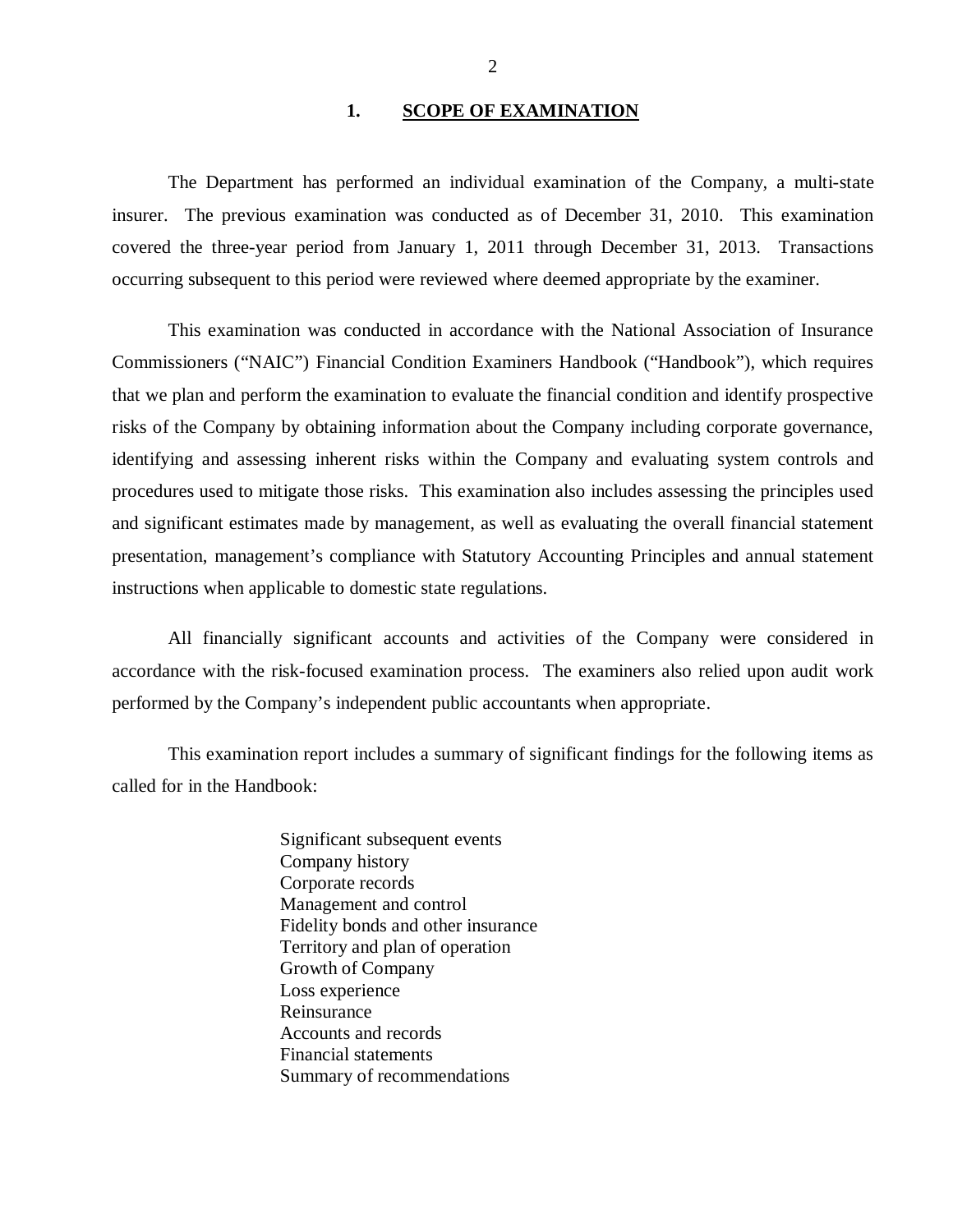A review was also made to ascertain what action was taken by the Company with regard to comments and recommendations contained in the prior report on examination.

This report on examination is confined to financial statements and comments on those matters that involve departures from laws, regulations or rules, or that are deemed to require explanation or description.

The Company was examined concurrently with its immediate parent, NY Marine. A separate report thereon has been rendered.

#### **2. DESCRIPTION OF COMPANY**

Gotham Insurance Company was incorporated on October 17, 1986, under the laws of the State of New York and commenced business on February 26, 1987.

Capital paid in is \$5,000,000 consisting of 50,000 shares of \$100 par value per share common stock. Gross paid in and contributed surplus is \$20,131,019. Gross paid in and contributed surplus increased by \$2,631,019 during the examination period, as follows:

| Year | Description                                     | Amount       |
|------|-------------------------------------------------|--------------|
| 2010 | Beginning gross paid in and contributed surplus | \$17,500,000 |
| 2010 | Add: Surplus adjustment paid in                 | 2,631,019    |
| 2013 | Ending gross paid in and contributed surplus    | \$20,131,019 |

The Company's current tax provision as reported within the 2010 Annual Statement reflected an intercompany benefit received from the immediate holding company, ProSight Specialty Insurance Group, Inc. ("the Group"). The tax benefit received was the result of the Group waiving its right to receive \$2,631,019 in tax payments from the Company for its allocable share of income taxes that it was entitled to receive as a result of losses the Group sustained in the 2010 tax year.

It was determined that the accounting convention used to record the waiver of the Group's tax benefit to the Company should have been recorded as capital contribution instead of a reduction in current income taxes.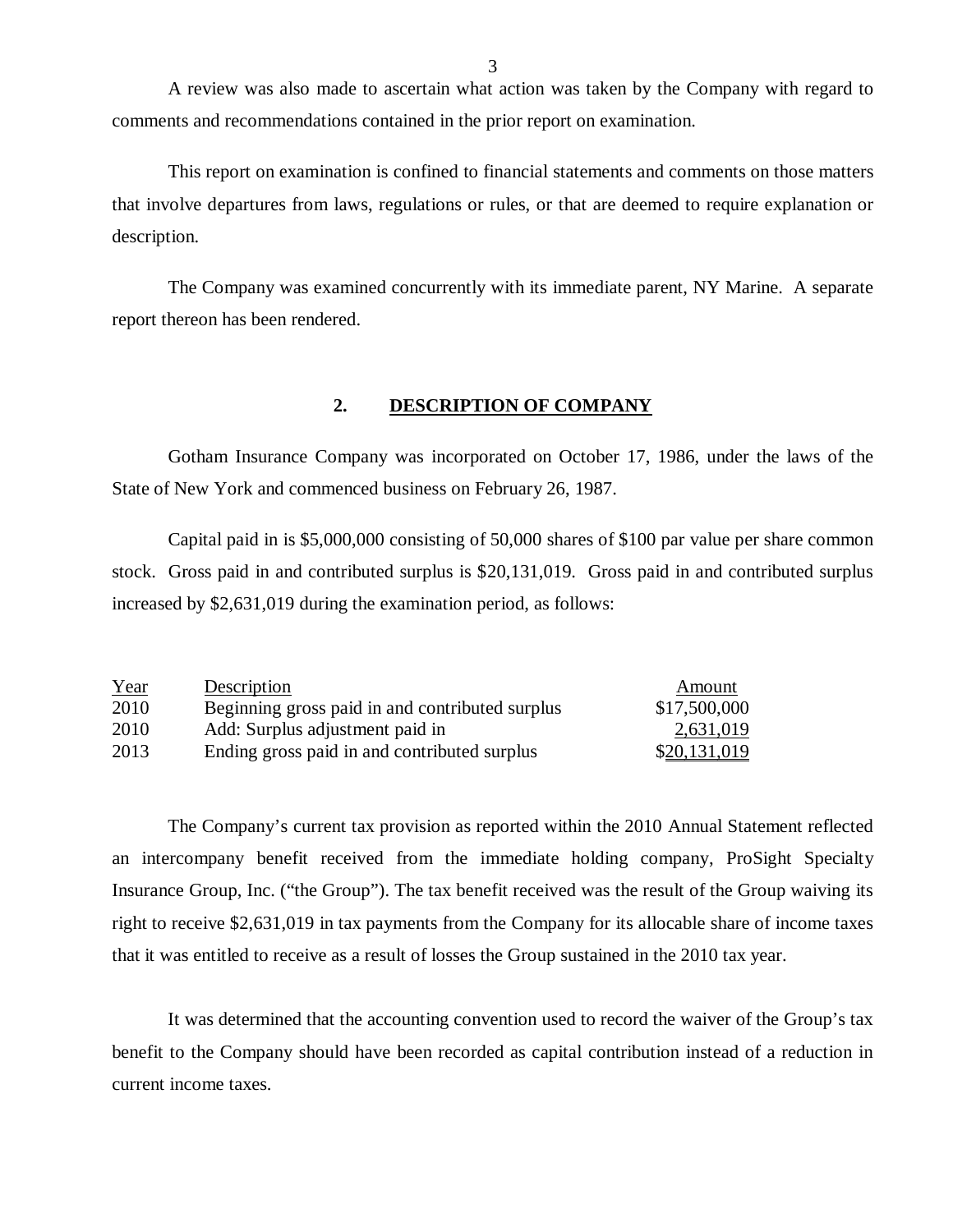# A. Management

Pursuant to the Company's charter and by-laws, management of the Company is vested in a board of directors consisting of not less than thirteen nor more than nineteen members. The board meets at least quarterly during each calendar year. At December 31, 2013, the board of directors was comprised of the following thirteen members:

| Name and Residence                      | <b>Principal Business Affiliation</b>                                                                                                |
|-----------------------------------------|--------------------------------------------------------------------------------------------------------------------------------------|
| <b>Anthony Arnold</b><br>New York, NY   | Vice President,<br>Goldman Sachs                                                                                                     |
| <b>Robert Bailey</b><br>Santa Rosa, CA  | Vice President and Chief Underwriting Officer,<br><b>Gotham Insurance Company</b><br>ProSight Specialty Insurance Group, Inc.        |
| Joseph Beneducci<br>Morristown, NJ      | President and Chief Executive Officer,<br><b>Gotham Insurance Company</b><br>ProSight Specialty Insurance Group, Inc.                |
| <b>Steven Carlsen</b><br>Larchmont, NY  | President,<br>Shadowbrook Advising, Inc.                                                                                             |
| <b>Clement Dwyer</b><br>Portsmouth, NH  | President,<br>URSA Advisors, Inc.                                                                                                    |
| Lawrence Hannon<br>Morristown, NJ       | Vice President and Chief Sales and Marketing Officer,<br><b>Gotham Insurance Company</b><br>ProSight Specialty Insurance Group, Inc. |
| Eric Leathers<br>New York, NY           | Managing Director,<br>TPG Capital, L.P.                                                                                              |
| Frank Papalia<br>Morristown, NJ         | Chief Legal Officer and Secretary,<br><b>Gotham Insurance Company</b><br>ProSight Specialty Insurance Group, Inc.                    |
| <b>Anthony Piszel</b><br>Morristown, NJ | Vice President, Chief Financial Officer and Treasurer,<br>Gotham Insurance Company<br>ProSight Specialty Insurance Group, Inc.       |
| Sumit Rajpal<br>New York, NY            | Managing Director,<br>Goldman Sachs                                                                                                  |
| Richard Schifter<br>New York, NY        | Managing Partner.<br>TPG Capital, L.P.                                                                                               |
|                                         |                                                                                                                                      |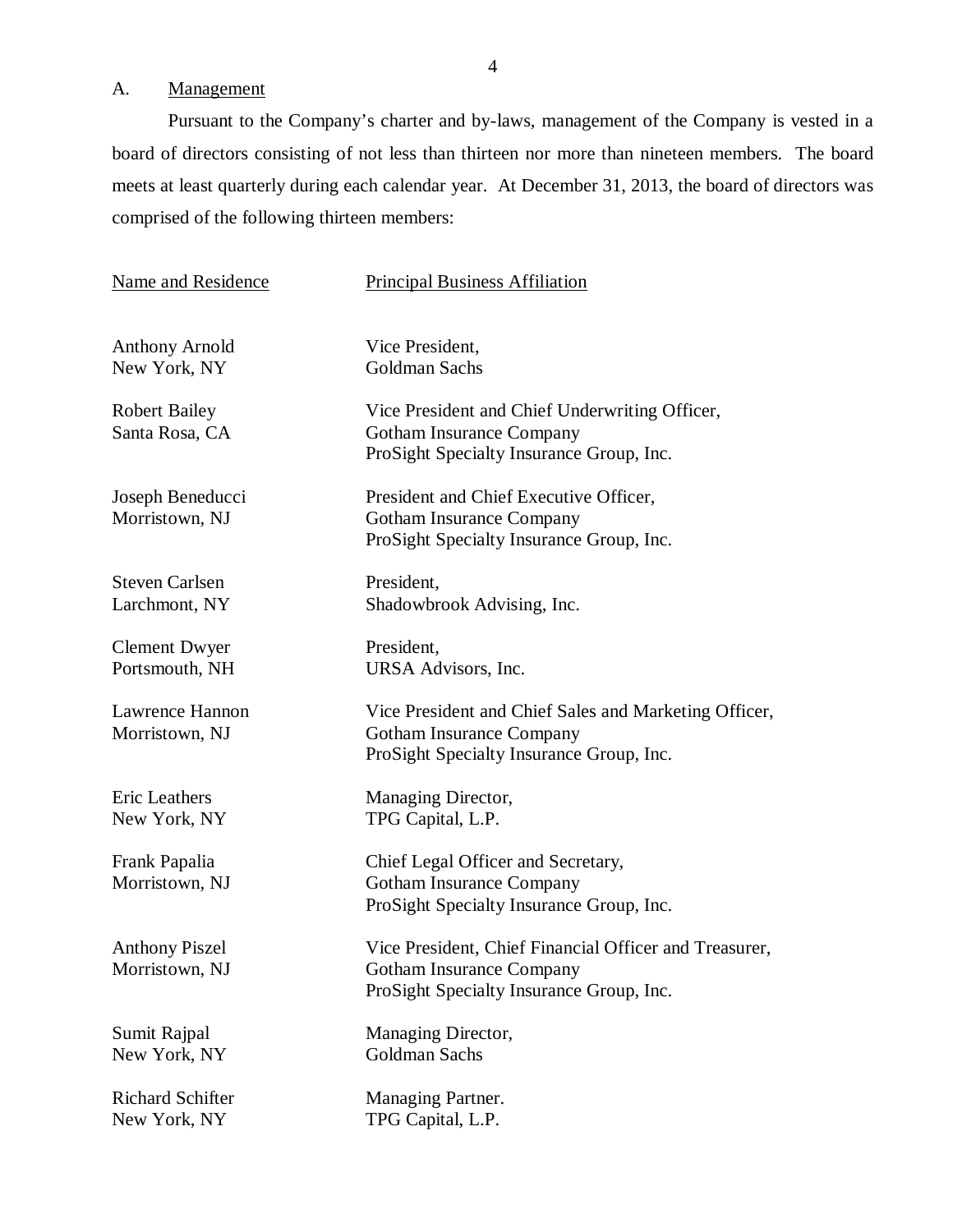Name and Residence Principal Business Affiliation

Bruce Schnitzer New York, NY

Chairman and Managing Director, Wand Partners, Inc.

Mark Wetzel New York, NY Vice President, Goldman Sachs

A review of the minutes of the board of directors' meetings held during the examination period indicated that the meetings were generally well attended and each board member had an acceptable record of attendance.

As of December 31, 2013, the principal officers of the Company were as follows:

| Name                  | Title                                                      |
|-----------------------|------------------------------------------------------------|
| Joseph Beneducci      | President and Chief Executive Officer                      |
| Frank Papalia         | Secretary and General Counsel                              |
| <b>Anthony Piszel</b> | Treasurer and Chief Financial Officer                      |
| <b>Robert Bailey</b>  | Vice President and Chief Underwriting Officer              |
| <b>Frank Bosse</b>    | Vice President and Chief Human Resources Officer           |
| Lawrence Hannon       | Vice President and Chief Sales and Marketing Officer       |
| Paul Kush             | Vice President and Chief Claims Officer                    |
| Mark Popolano         | Vice President and Chief Information Technology<br>Officer |

#### B. Territory and Plan of Operation

The Company is primarily an excess and surplus lines writer. The Company is licensed to write business in New York only and is eligible or approved to write surplus lines in the other fortynine states, the District of Columbia, and Puerto Rico. The Company was also licensed to write Special Risks pursuant to Article 63 of the New York Law.

As of the examination date, the Company was authorized to transact the kinds of insurance as defined in the following numbered paragraphs of Section 1113(a) of the New York Insurance Law:

5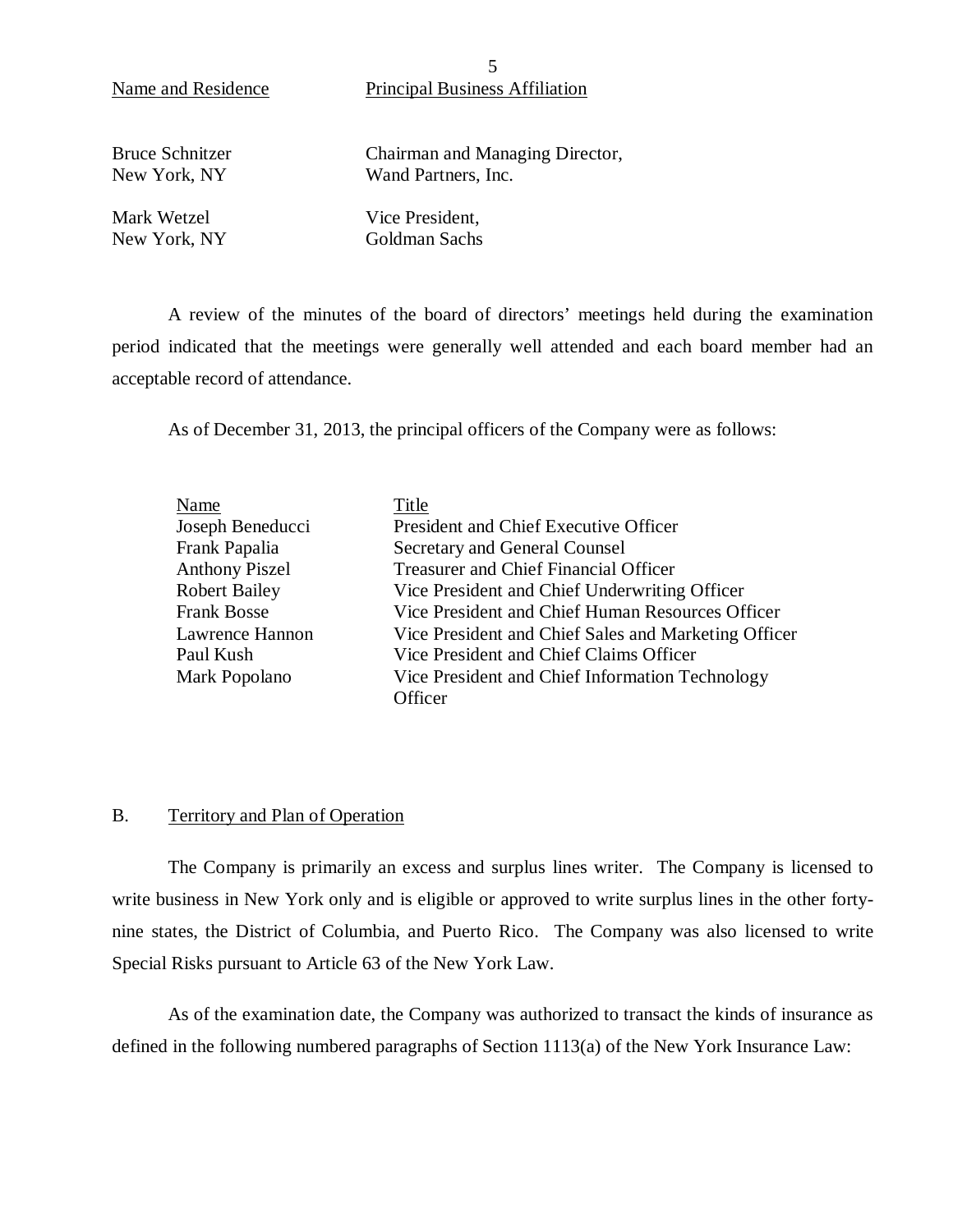| <b>Paragraph</b> | Line of Business                               |
|------------------|------------------------------------------------|
| 4                | Fire                                           |
| 5                | Miscellaneous property damage                  |
| 6                | Water damage                                   |
| 7                | Burglary and theft                             |
| 8                | Glass                                          |
| 9                | Boiler and machinery                           |
| 10               | Elevator                                       |
| 11               | Animal                                         |
| 12               | Collision                                      |
| 13               | Personal injury liability                      |
| 14               | Property damage liability                      |
| 15               | Worker's compensation and employer's liability |
| 16               | Fidelity and surety                            |
| 17               | Credit                                         |
| 19               | Motor vehicle and aircraft physical damage     |
| 20               | Marine and inland marine                       |
| 21               | Marine protection and indemnity                |

The Company is empowered to transact such workers' compensation insurance as may be incident to coverages contemplated under paragraphs 20 and 21 of Section 1113(a) of the New York Insurance, including insurances described in the Longshoremen's and Harbor Workers' Compensation Act (Public Law No. 803, 69 Congress as amended; 33 USC Section 901 et seq. as amended).

The following schedule shows the direct premiums written by the Company both in total and in New York for the period under examination:

|      |                              |                       | Premiums Written in New York State  |
|------|------------------------------|-----------------------|-------------------------------------|
|      | Calendar Year New York State | <b>Total Premiums</b> | as a<br>percentage of Total Premium |
| 2011 | \$40,917                     | \$38,104,828          | 0.11%                               |
| 2012 | \$287,690                    | \$53,903,580          | 0.53%                               |
| 2013 | \$418,460                    | \$57,437,023          | 0.73%                               |

It is noted that the amount of premiums written in New York is a relatively small percentage of total premiums. This reflects that this Company primarily operates as a surplus and excess lines writer in the other forty-nine states, the District of Columbia, and Puerto Rico.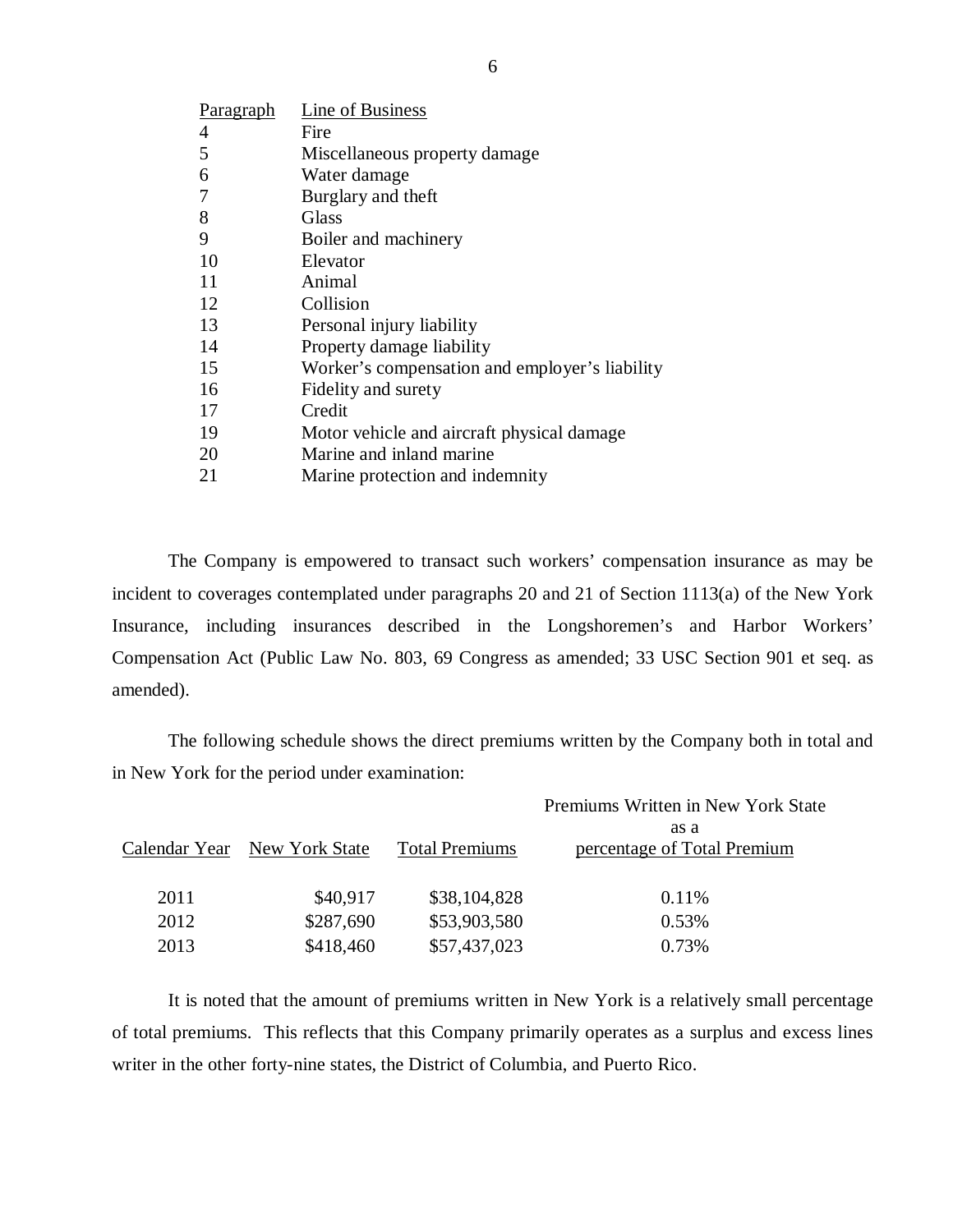<span id="page-8-0"></span>Based on the lines of business for which the Company is licensed and the Company's current capital structure, and pursuant to the requirements of Articles 13 and 41 of the New York Insurance Law, the Company is required to maintain a minimum surplus to policyholders in the amount of \$4,200,000.

The Company's business is managed by ProSight Specialty Management Company, Inc. "PSMC". PSMC has a distribution model under which they partner exclusively with a select number of agents. The Company's major lines of business are Fire (13.61%), Ocean Marine (21.72%), and Other Liability (52.13%). These are written through approximately 45 programs. Each program is tailored to a specific market, such as intermodal trucking or film producers and may incorporate multiple lines of business. They do business with approximately 40 distributors in their non-Ocean Marine programs. The Company does business with approximately 100 agencies with respect to its Ocean Marine program.

#### C. Reinsurance

#### I. Affiliated Reinsurance Agreement

The Company entered into a reinsurance agreement, effective January 1, 1987, with NY Marine. Under the terms of the agreement, the Company cedes 100% of its writings to NY Marine and then assumes 15% of NY Marine's "net pooled business" (direct business, plus assumed business, minus cessions to non-affiliated insurers) and related expenses, except for federal and foreign income taxes and investment expenses.

The agreement has been submitted to the Department pursuant to Section 1505(d)(3) of the New York Insurance Law and was non-disapproved. No changes were made to the agreement during the period covered by this examination.

A review of the Company's expense allocation indicates that it is not complying with the terms of its affiliated reinsurance agreements. According to the agreements, expenses should be allocated 80% to NY Marine, 15% to the Company and 5% to SWM. The Company's expenses have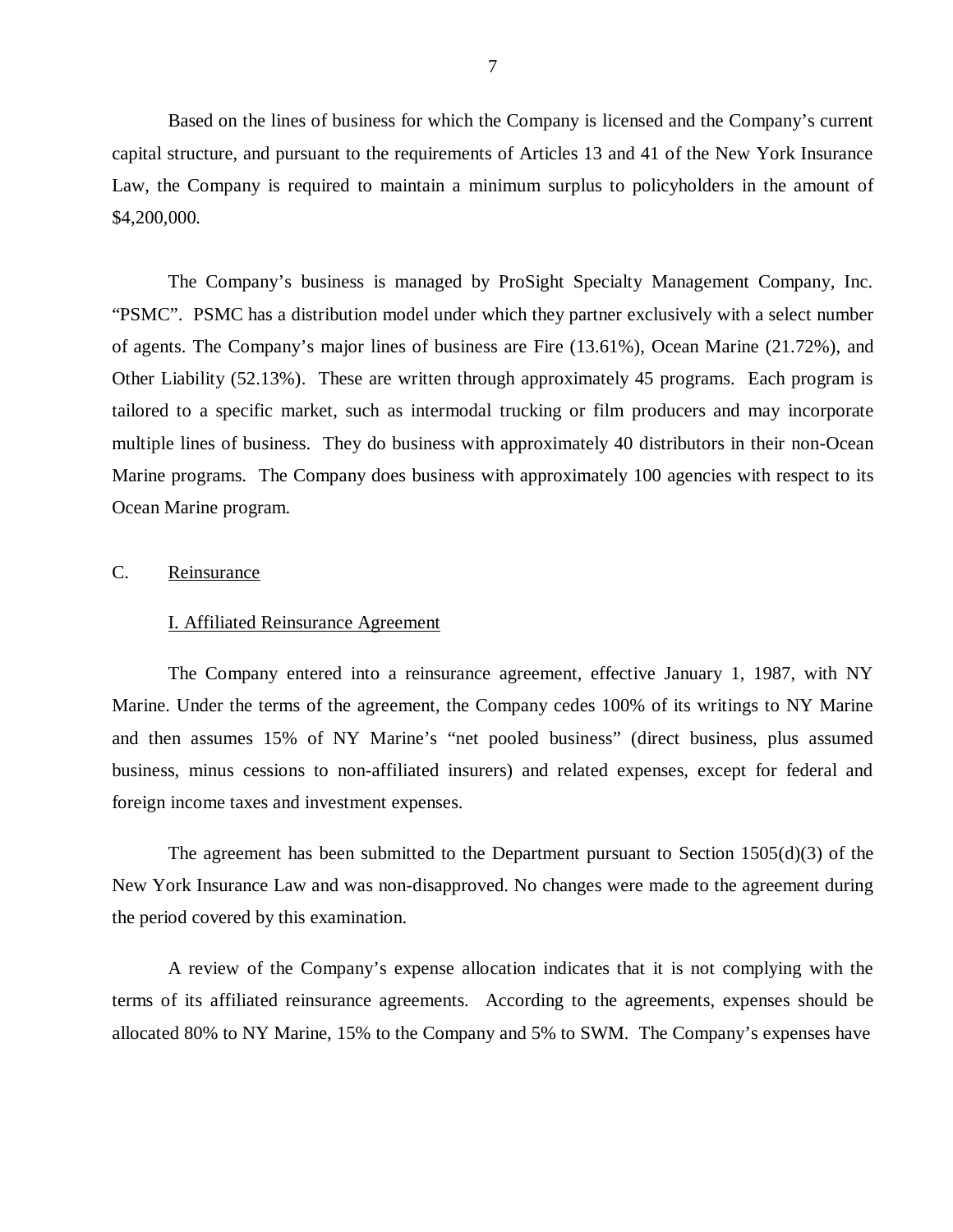not been allocated according to these percentages. It is noted that expenses have been allocated among the companies but not precisely in accordance with these percentages.

It is recommended that the Company comply with the terms of these affiliated reinsurance agreements and have joint expenses allocated to it in accordance with the terms of the affiliated reinsurance agreement.

### II. External Reinsurance Program

The Company is a named participant in the external reinsurance program of its parent and pool leader NY Marine. The external reinsurance program, at December 31, 2013, is structured as follows:

| <u>Type of treaty</u>                                                                      | Cession                                                                                                                                                                                                                                          |
|--------------------------------------------------------------------------------------------|--------------------------------------------------------------------------------------------------------------------------------------------------------------------------------------------------------------------------------------------------|
| <b>Property:</b>                                                                           |                                                                                                                                                                                                                                                  |
| Excess of loss (3 layers)                                                                  |                                                                                                                                                                                                                                                  |
| $1st$ layer – 100% authorized,<br>90% placed                                               | \$4 million excess of \$1 million each loss, each risk,<br>subject to reinsurer's maximum liability of \$12<br>million as respects all losses arising out of any one<br>loss occurrence; with Acts of Terrorism sublimits of<br>\$8 million.     |
| $2nd$ layer – 100% authorized,<br>90% placed                                               | \$5 million excess of \$5 million each loss, each risk,<br>subject to reinsurer's maximum liability of \$15<br>million as respects all losses arising out of any one<br>loss occurrence; with Acts of Terrorism sublimits of<br>\$10 million.    |
| $3rd$ layer – 100% authorized,<br>90% placed                                               | \$15 million excess of \$10 million each loss, each<br>risk, subject to reinsurer's maximum liability of \$30<br>million as respects all losses arising out of any one<br>loss occurrence; with Acts of Terrorism sub-limits of<br>\$15 million. |
| <b>Property Catastrophe (4)</b><br>layers)<br>$1st$ layer – 95% authorized,<br>100% placed | \$5 million excess of \$5 million, ultimate net loss, any<br>one loss occurrence, subject to maximum liability of<br>\$10 million for all loss occurrences during the term<br>of the contract;                                                   |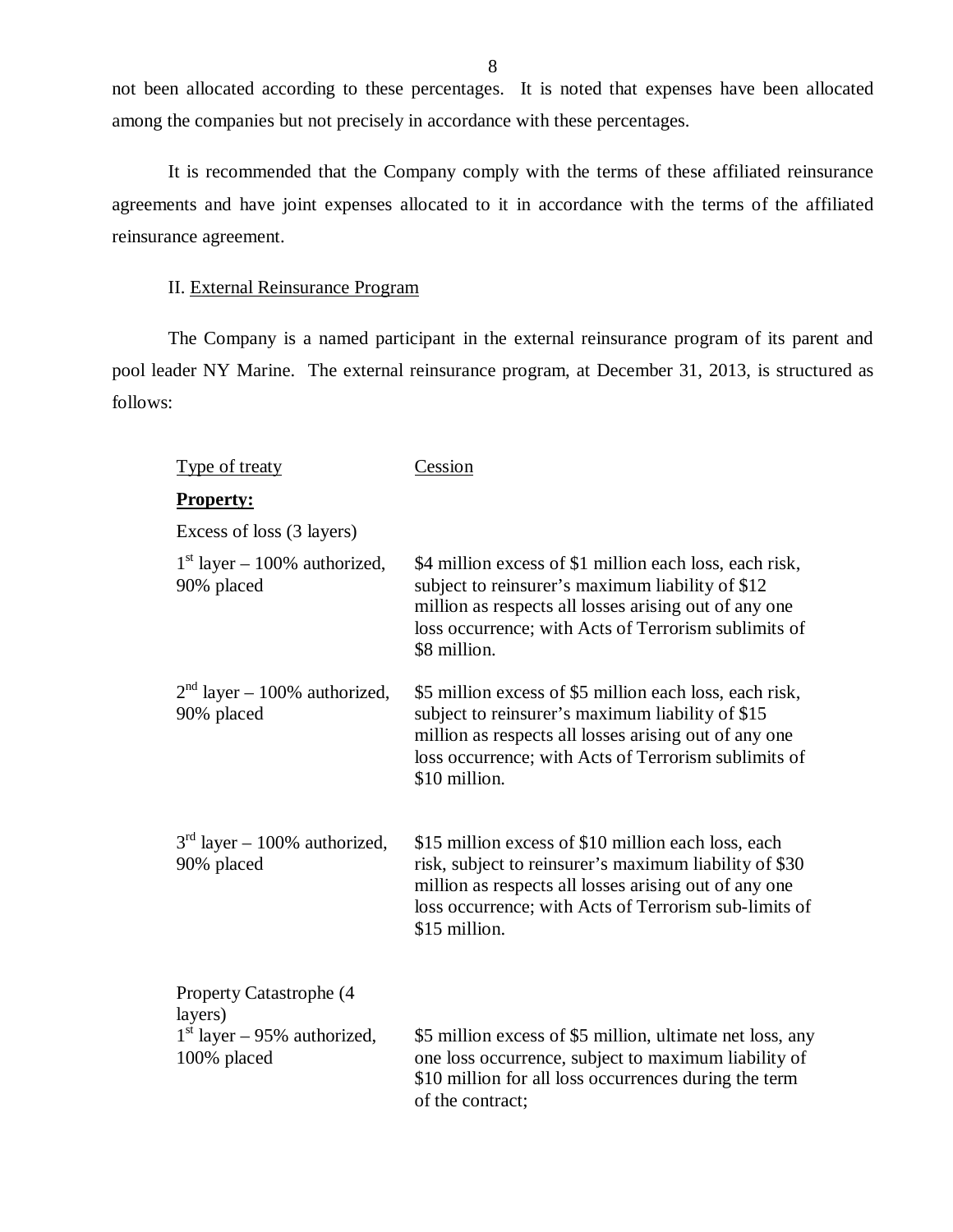| $2nd$ layer – 95% authorized,<br>100% placed  | \$10 million excess of \$10 million, ultimate net loss,<br>any one loss occurrence, subject to maximum<br>liability of \$20 million for all loss occurrences during<br>the term of the contract; |
|-----------------------------------------------|--------------------------------------------------------------------------------------------------------------------------------------------------------------------------------------------------|
| $3rd$ layer – 88% authorized,<br>100% placed  | \$30 million excess of \$20 million, ultimate net loss,<br>any one loss occurrence, subject to maximum<br>liability of \$60 million for all loss occurrences during<br>the term of the contract; |
| $4th$ layer – 100% authorized,<br>100% placed | \$40 million excess of \$50 million, ultimate net loss,<br>any one loss occurrence, subject to maximum<br>liability of \$80 million for all loss occurrences during<br>the term of the contract. |

# **Terrorism**

| <b>Quota Excess of loss</b>  |                                                        |
|------------------------------|--------------------------------------------------------|
| 1 layer $-100\%$ authorized, | \$35 million excess of \$5 million, ultimate net loss, |
| 100% placed                  | each loss occurrence, subject to maximum liability of  |
|                              | \$70 million for all loss occurrences.                 |

# **Casualty:**

Quota Share

| Primary $-60\%$ authorized, | 100% quota share of up to \$4 million excess of \$1      |
|-----------------------------|----------------------------------------------------------|
| 65% placed                  | million.                                                 |
| Supported Umbrella $-60\%$  | 100% quota share of up to \$10 million total umbrella    |
| authorized, 65% placed      | policy limit.                                            |
| Unsupported Umbrella $-$    | 100% quota share of a \$9 million excess of \$1          |
| 60% authorized, 65% placed  | million umbrella policy limit.                           |
| Excess of Loss              |                                                          |
| 100% authorized, 100%       | \$4 million excess of \$1 million ultimate net loss each |
| placed                      | and every loss occurrence.                               |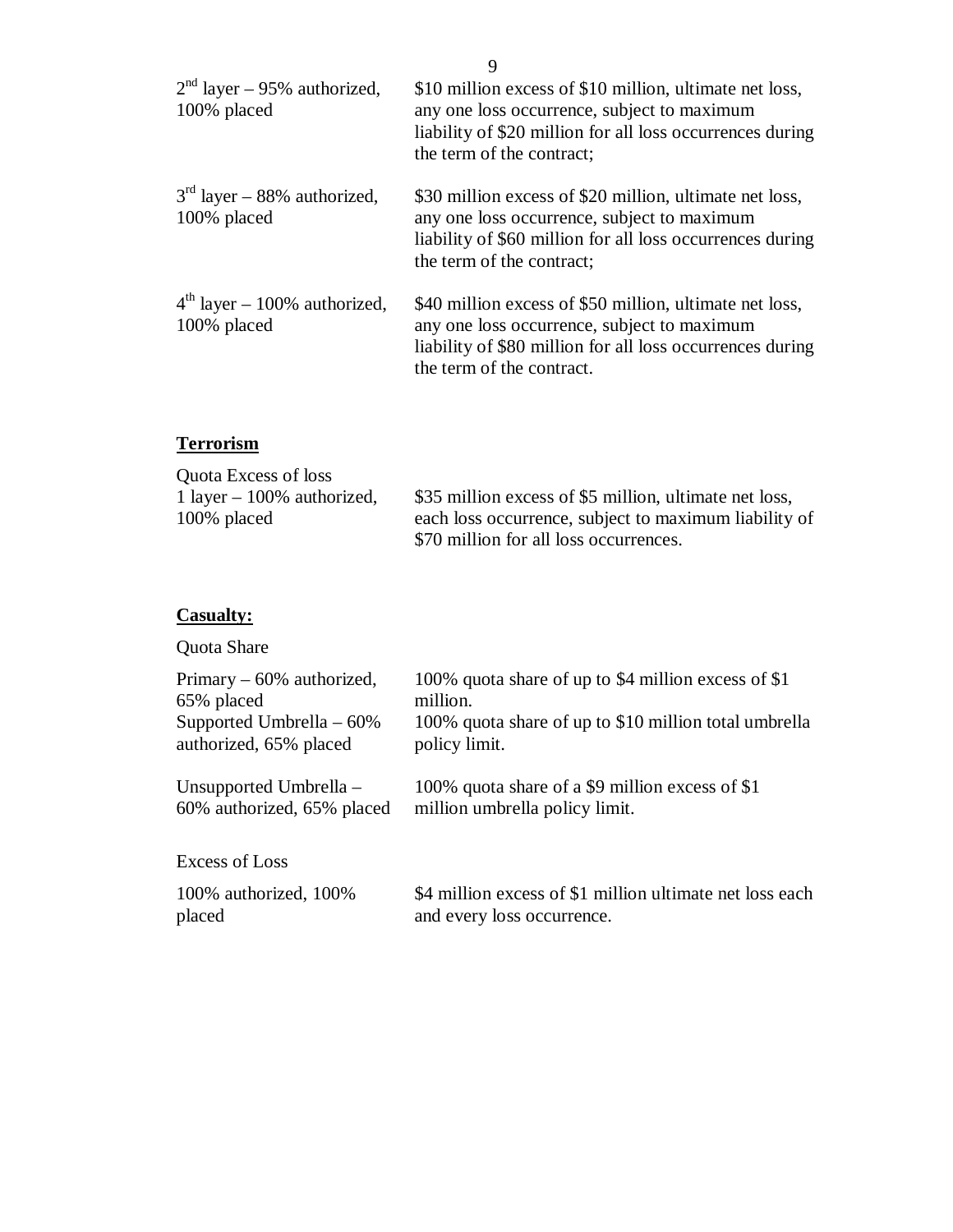#### **Film and Entertainment**

| Excess of loss (3 layers)      |                                                         |
|--------------------------------|---------------------------------------------------------|
| Section A – Film Production    |                                                         |
| Policies                       |                                                         |
| $1st$ layer – 100% authorized, | \$5 million excess of \$5 million ultimate net loss for |
| 100% placed                    | each production.                                        |
| $2nd$ layer – 100% authorized, | \$10 million excess of \$10 million ultimate net loss   |
| 100% placed                    | for each production.                                    |
| $3rd$ layer – 100% authorized, | \$30 million excess of \$20 million ultimate net loss   |
| 100% placed                    | for each production.                                    |
|                                |                                                         |

| Section $B - Film Completion$  |
|--------------------------------|
| <b>Bonds</b>                   |
| 1st layer $-100\%$ authorized, |
| 100% placed                    |
| 2nd layer $-100\%$ authorized, |
| 100% placed                    |
| 3rd layer $-100\%$ authorized, |
| 100% placed                    |

\$5 million excess of \$5 million ultimate net loss for each production. \$10 million excess of \$10 million ultimate net loss

for each production. \$30 million excess of \$20 million ultimate net loss for each production.

Automatic Facultative - Film

100% authorized, 100% placed

\$50 million excess of \$50 million ultimate net loss for each production.

#### **Professional Liability**

Excess of loss (2 layers)

| $1st$ layer – 47% authorized, | \$4 million excess of \$1 million ultimate net loss in |
|-------------------------------|--------------------------------------------------------|
| 55% placed                    | respect of each claim made, each policy;               |
| $2nd$ layer – 93% authorized, | \$5 million excess of \$5 million ultimate net loss in |
| 100% placed                   | respect of each claim made, each policy.               |

#### **Miscellaneous Professional Liability**

Excess of loss (2 layers)

 $1<sup>st</sup>$  layer – 100% authorized, 50% placed  $2<sup>nd</sup>$  layer – 100% authorized, 67% placed **Workers' Compensation and Employers' Liability**  Excess of loss (2 layers)  $1<sup>st</sup>$  layer – 70% authorized, 75% placed

 $2<sup>nd</sup>$  layer – 90% authorized, 100% placed

\$1 million excess of \$1 million ultimate net loss each occurrence;

\$3 million excess of \$2 million ultimate net loss each occurrence.

\$4 million excess of \$1 million ultimate net loss each occurrence;

\$5 million excess of \$5 million ultimate net loss each occurrence.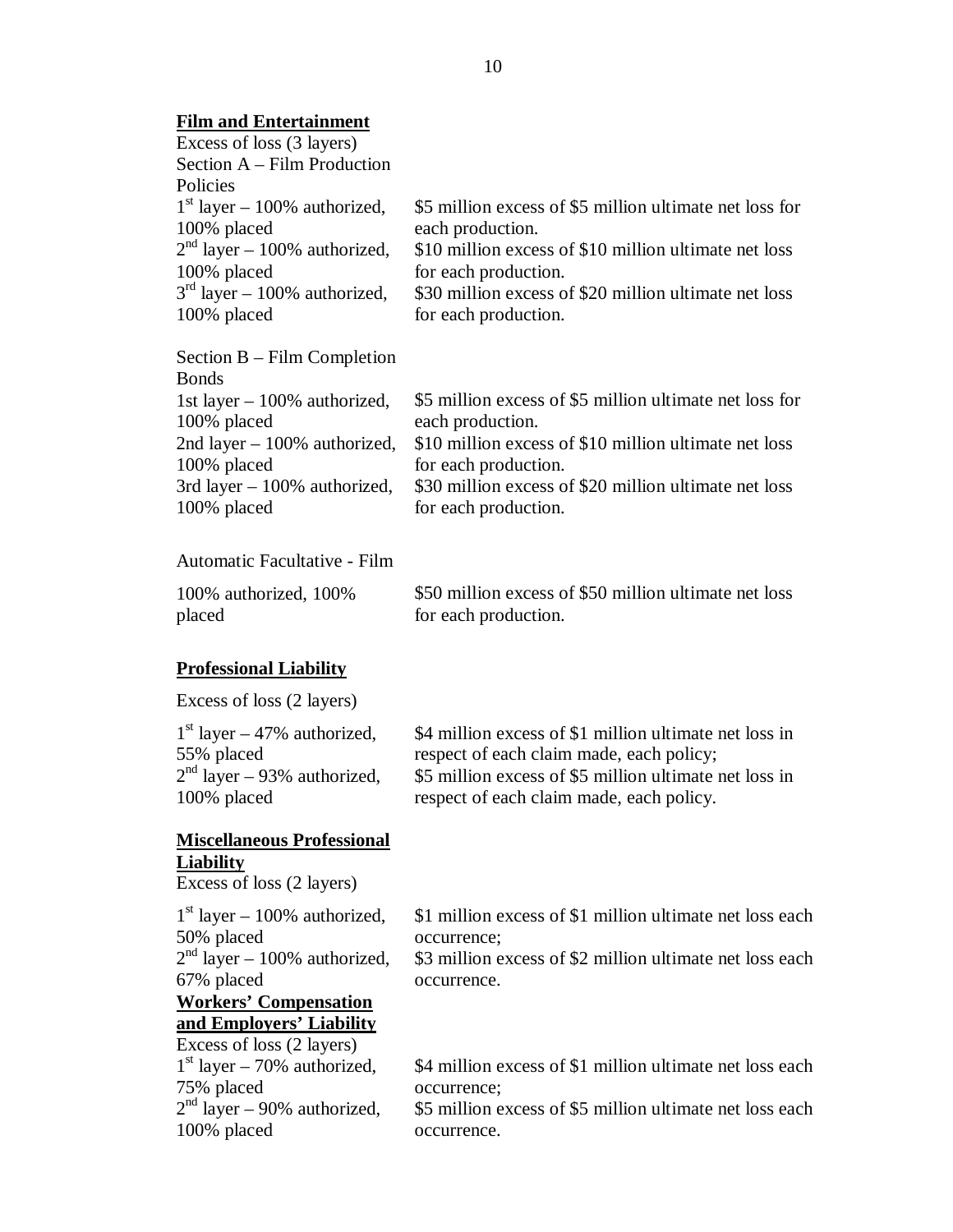| <b>Workers' Compensation</b><br>and Employers' Liability |                                                                            |
|----------------------------------------------------------|----------------------------------------------------------------------------|
| <b>Catastrophe</b>                                       |                                                                            |
| Excess of loss (2 layers)                                |                                                                            |
| $1st$ layer – 90% authorized,                            | \$10 million excess of \$10 million ultimate net loss                      |
| 100% placed                                              | each occurrence;                                                           |
| $2nd$ layer – 80% authorized,                            | \$10 million excess of \$20 million ultimate net loss                      |
| 100% placed                                              | each occurrence.                                                           |
| <b>Excess Workers'</b>                                   |                                                                            |
| <b>Compensation and</b>                                  |                                                                            |
| <b>Employers' Liability</b>                              |                                                                            |
| Excess of loss (4 layers)                                |                                                                            |
| $1st$ layer – 80% authorized,                            | \$5 million excess of \$5 million ultimate net loss each                   |
| 100% placed                                              | occurrence;                                                                |
| $2nd$ layer - 77.19%                                     | \$20 million excess of \$10 million ultimate net loss                      |
| authorized, 100% placed                                  | each occurrence;                                                           |
| $3rd$ layer – 100% authorized                            | \$20 million excess of \$30 million ultimate net loss                      |
|                                                          | each occurrence;                                                           |
| $4^{th}$ layer - 94.26%                                  | \$50 million excess of \$50 million ultimate net loss                      |
| authorized, 100% placed                                  | each occurrence.                                                           |
| <b>Marine</b>                                            |                                                                            |
| Excess of loss                                           |                                                                            |
| Cargo Reporting                                          |                                                                            |
| 1 layer $-100\%$ authorized                              | \$27.5 million excess of \$2.5 million each loss, each                     |
|                                                          | risk subject to the following California Earthquake                        |
|                                                          | occurrence aggregate limit: Zone A1, A2, and A3 -                          |
|                                                          | \$25 million; and Zone B2, B2, and B3 - \$50 million.                      |
| Reporting Cargo War                                      |                                                                            |
| 1 layer $-100\%$ authorized                              | \$25 million excess of \$5 million ultimate net loss                       |
|                                                          | each vessel, each loss.                                                    |
| Marine Whole Account Risk                                |                                                                            |
| and Occurrence (6 layers)                                |                                                                            |
| $1st$ layer – 79% authorized,                            | \$2.5 million excess of \$2.5 million ultimate net loss                    |
| 100% placed                                              | each risk, casualty, disaster, or series of losses arising                 |
|                                                          | out of one event;                                                          |
| $2nd$ layer – 79% authorized,<br>100% placed             | \$5 million excess of \$5 million ultimate net loss each                   |
|                                                          | risk, casualty, disaster, or series of losses arising out<br>of one event; |

 $3<sup>rd</sup>$  layer – 79% authorized, \$10 million excess of \$10 million ultimate net loss 100% placed each risk, casualty, disaster, or series of losses arising out of one event;

 $4<sup>th</sup>$  layer – 79% authorized, \$20 million excess of \$20 million ultimate net loss each risk, casualty, disaster, or series of losses arisi each risk, casualty, disaster, or series of losses arising out of one event;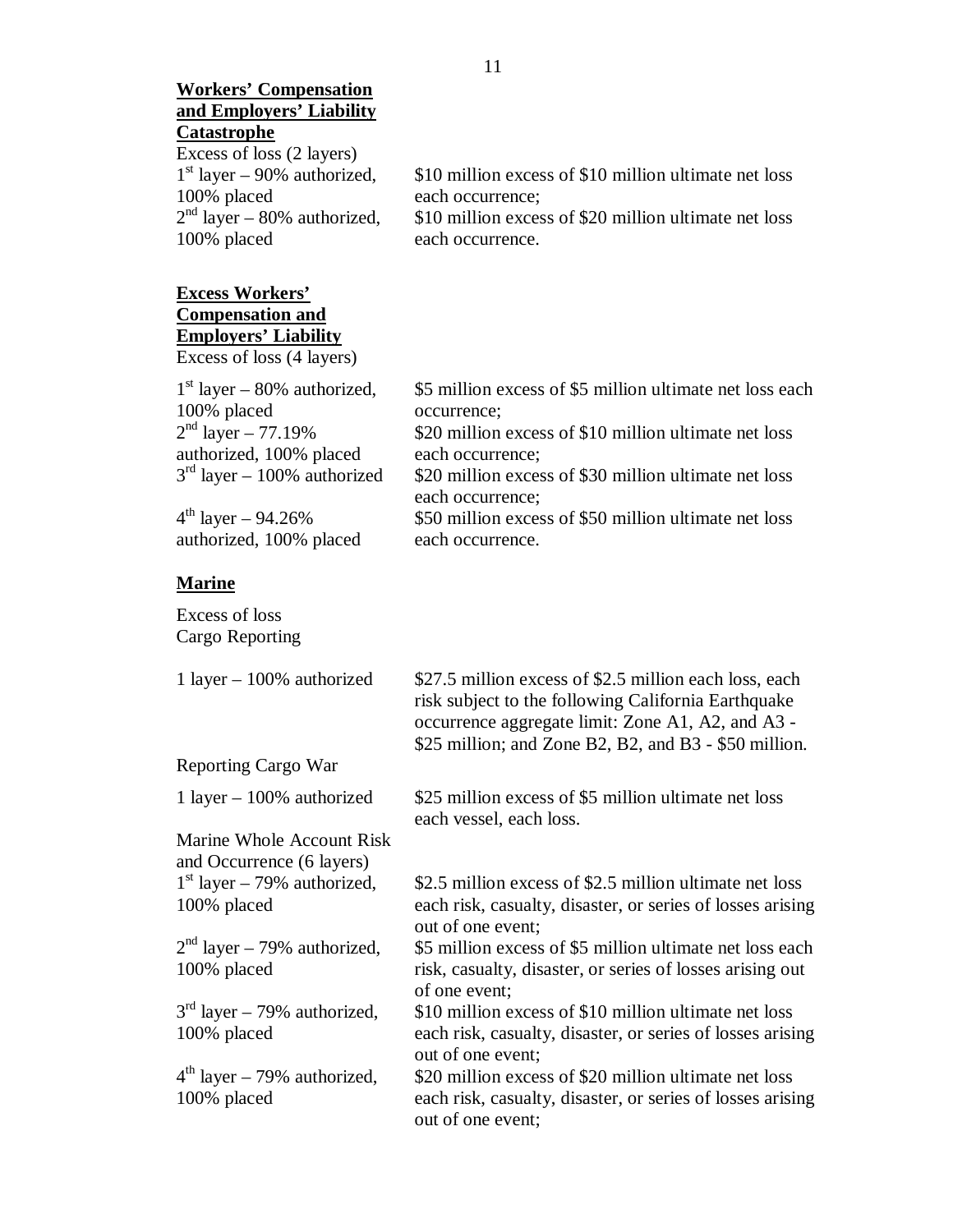| $5th$ layer – 79% authorized,<br>100% placed<br>6th layer $-100\%$ authorized,<br>100% placed | \$30 million excess of \$40 million ultimate net loss<br>each risk, casualty, disaster, or series of losses arising<br>out of one event;<br>\$20 million excess of \$70 million ultimate net loss<br>each risk, casualty, disaster, or series of losses arising<br>out of one event. |
|-----------------------------------------------------------------------------------------------|--------------------------------------------------------------------------------------------------------------------------------------------------------------------------------------------------------------------------------------------------------------------------------------|
| Quota Share                                                                                   |                                                                                                                                                                                                                                                                                      |
| <b>Obligatory Energy</b>                                                                      |                                                                                                                                                                                                                                                                                      |
| 52.5% authorized, 80%<br>placed                                                               | 80% quota share of net loss on any one risk, unit,<br>interest, or assured subject to limitation in the Gulf of<br>Mexico and World Wide.                                                                                                                                            |
| <b>Surplus</b>                                                                                |                                                                                                                                                                                                                                                                                      |
| Marine War                                                                                    |                                                                                                                                                                                                                                                                                      |
| 100% authorized                                                                               | \$20 million surplus \$2 million each vessel, each<br>interest, each risk or policy.                                                                                                                                                                                                 |
| <b>Fidelity Bond</b>                                                                          |                                                                                                                                                                                                                                                                                      |
| Quota Share                                                                                   |                                                                                                                                                                                                                                                                                      |
| 100% authorized, 45%<br>placed                                                                | 100% quota share each loss, each bond subject to a<br>\$10 million limit.                                                                                                                                                                                                            |
| <b>Elder Care Professional</b><br>and General Liability<br>Quota Share                        |                                                                                                                                                                                                                                                                                      |
| 100% authorized, 50%<br>placed                                                                | 100% quota share each coverage, each policy, each<br>loss occurrence, each claim made subject to a limit of<br>liability of \$1 million.                                                                                                                                             |

Reinsurance agreements with affiliates were reviewed for compliance with Article 15 of the New York Insurance Law. It was noted that all affiliated reinsurance agreements were filed with the Department pursuant to the provisions of Section 1505(d)(2) of the New York Insurance Law.

All ceded reinsurance agreements in effect as of the examination date were reviewed and found to contain the required clauses, including an insolvency clause meeting the requirements of Section 1308 of the New York Insurance Law.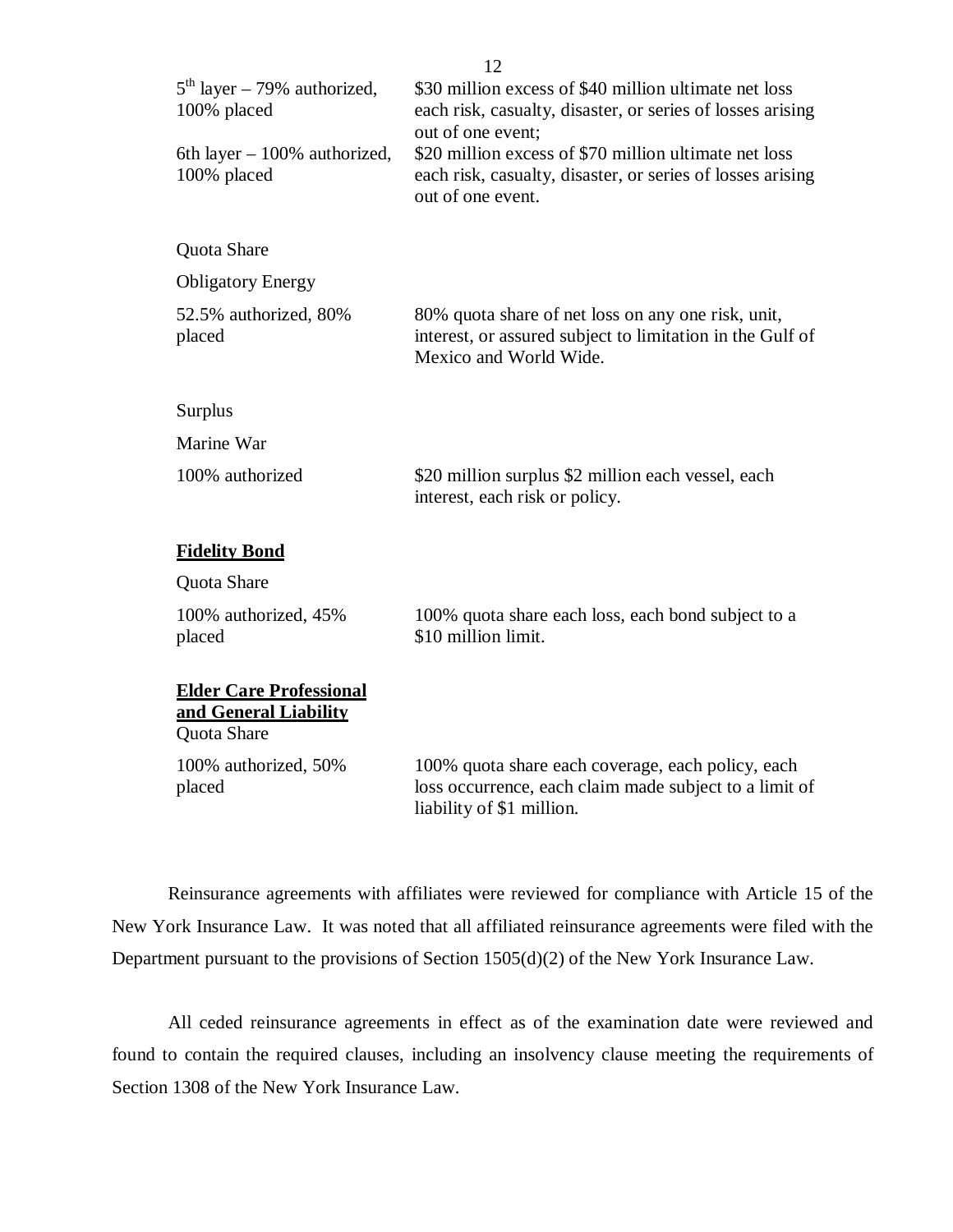#### <span id="page-14-0"></span>D. Holding Company System

The Company is a member of the ProSight Specialty Group. The Company is 75% owned by New York Marine and General Insurance Company ("NY Marine") and the remaining 25% is owned by NY Marine's parent ProSight Specialty Insurance Group, Inc. ("ProSight Insurance Group"), a New York corporation, which is in turn owned by ProSight Specialty Insurance Holdings Inc., which is in turn owned by ProSight Global, Inc. ProSight Specialty Insurance Holdings, Inc. and ProSight Global, Inc., are both Delaware based holding companies. ProSight Global, Inc., is 100% owned by ProSight Global Holdings Limited ("ProSight Global"), a Bermuda corporation. The key owners of ProSight Global are:

- 1. ProSight Investment LLC ("ProSight Investment"), A Delaware Limited Liability Company held a 43.70% interest in PS Global Holdings.
- 2. ProSight Parallel Investment LLC ("ProSight Parallel Investment), a Delaware Corporation held a 6.4% interest.
- 3. ProSight TPG, L.P. (ProSight TPG), a Delaware Limited Partnership held a 37.05% interest.
- 4. Four TPG investment vehicles, organized as Limited Partnerships in the Cayman Islands, held an approximate 11% interest.

The legal owners of ProSight Investment and ProSight Parallel Investment are various investment vehicles associated with Goldman Sachs. ProSight TPG and the four TPG investment vehicles are ultimately controlled by two individuals, David Bonderman and James Coulter. The investment vehicles entered into contractual relationships with ProSight Equity Management under which ProSight Equity Management would manage the business affairs of ProSight Global. The Department has determined that the investment vehicles are passive investors which do not take an active role in the management of ProSight Global therefore the investment vehicles are not subject to Section 1505 of the New York Insurance Law.

ProSight Equity Management is owned by various individuals, none of which has more than a 10 percent stake. The Department has deemed the ultimate controlling persons of the Company to be ProSight Equity Management, David Bonderman and James Coulter. This is based on ProSight Equity's control via the management contract with the investment vehicles and Mr. Bonderman's and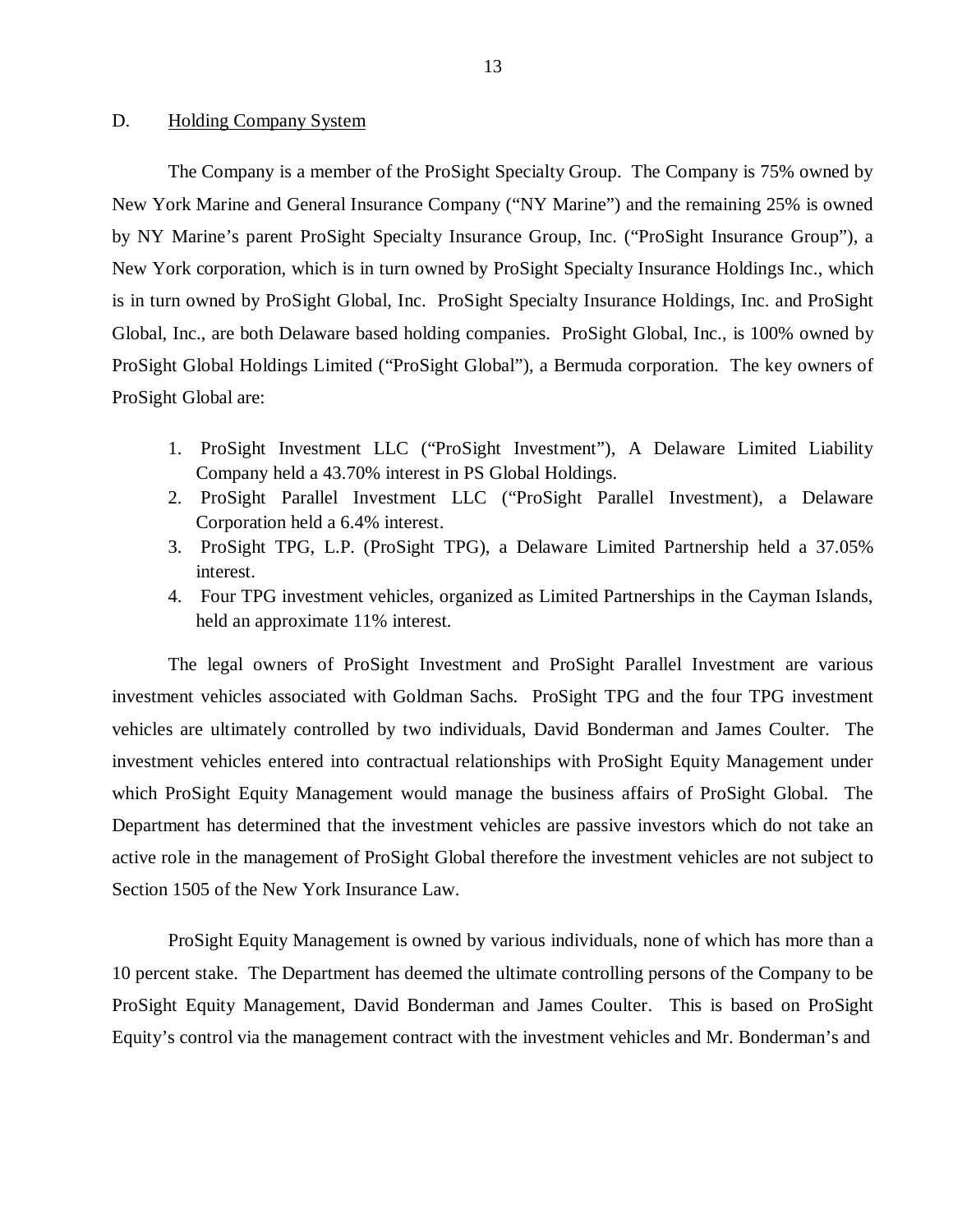Mr. Coulter's approximate 48% ownership in ProSight Global through their control/ownership of the TPG Investment Vehicles.

Subsequent to the examination date ProSight Insurance Group contributed its 25% stake in Gotham to NY Marine, who now owns 100% of Gotham's \$100 par value common stock. NY Marine also received a contribution from ProSight Specialty Insurance Group in the form of its limited partnership investment in Tiptree Financial Inc., worth approximately \$25.3 million in June 2014. Subsequently, NY Marine transferred approximately \$12.8 million and \$8.5 million of its Tiptree limited partnership investment to Gotham Insurance Company and Southwest Marine Insurance Company, respectively. Gotham and Southwest Marine in turn transferred corporate bonds in consideration of the transferred Tiptree investments. Gotham and SWM are primarily excess and surplus lines writers.

A review of the Holding Company Registration Statements filed with this Department indicated that such filings were complete and were filed in a timely manner pursuant to Article 15 of the New York Insurance Law and Department Regulation 52.

The following is an abbreviated chart of the holding company system, reflecting its holdings in the United States, at December 31, 2013: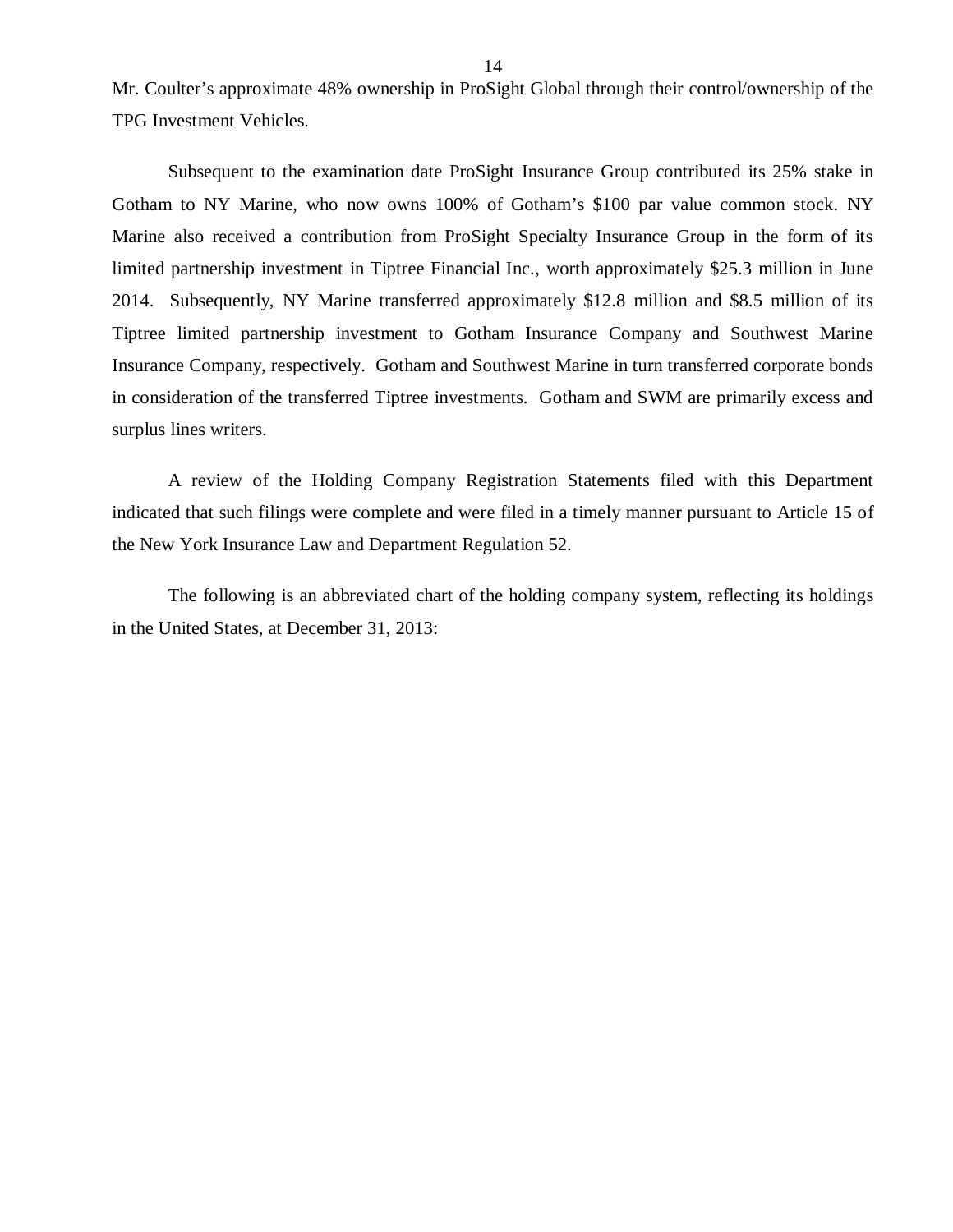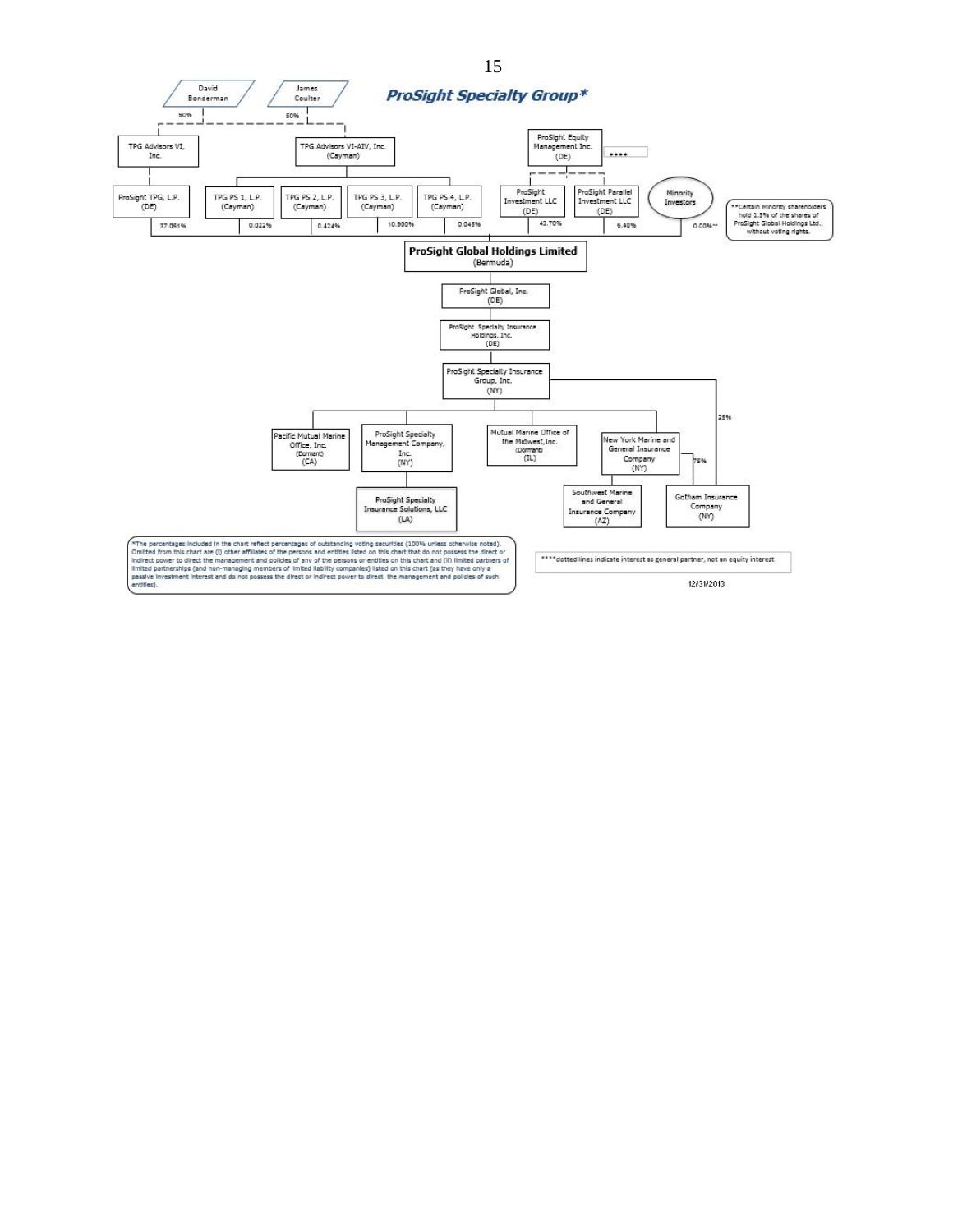The following is a chart of the holding company system, reflecting its holdings outside of the United States, at December 31, 2013:



At December 31, 2013, the Company was party to the following agreements with other members of its holding company system:

#### 1. Service Agreement

Effective January 15, 2011, the Company and ProSight Specialty Management Company, Inc. ("PSMC") became partners to a Service Agreement under which PSMC supplies all services and facilities necessary for the conduct of the Company's business. The Company pays PSMC fees equal to the actual costs and expenses incurred by or on behalf of PSMC in connection with rendering such services to the Company, including, without limitation, all reasonable employee benefits and overhead costs and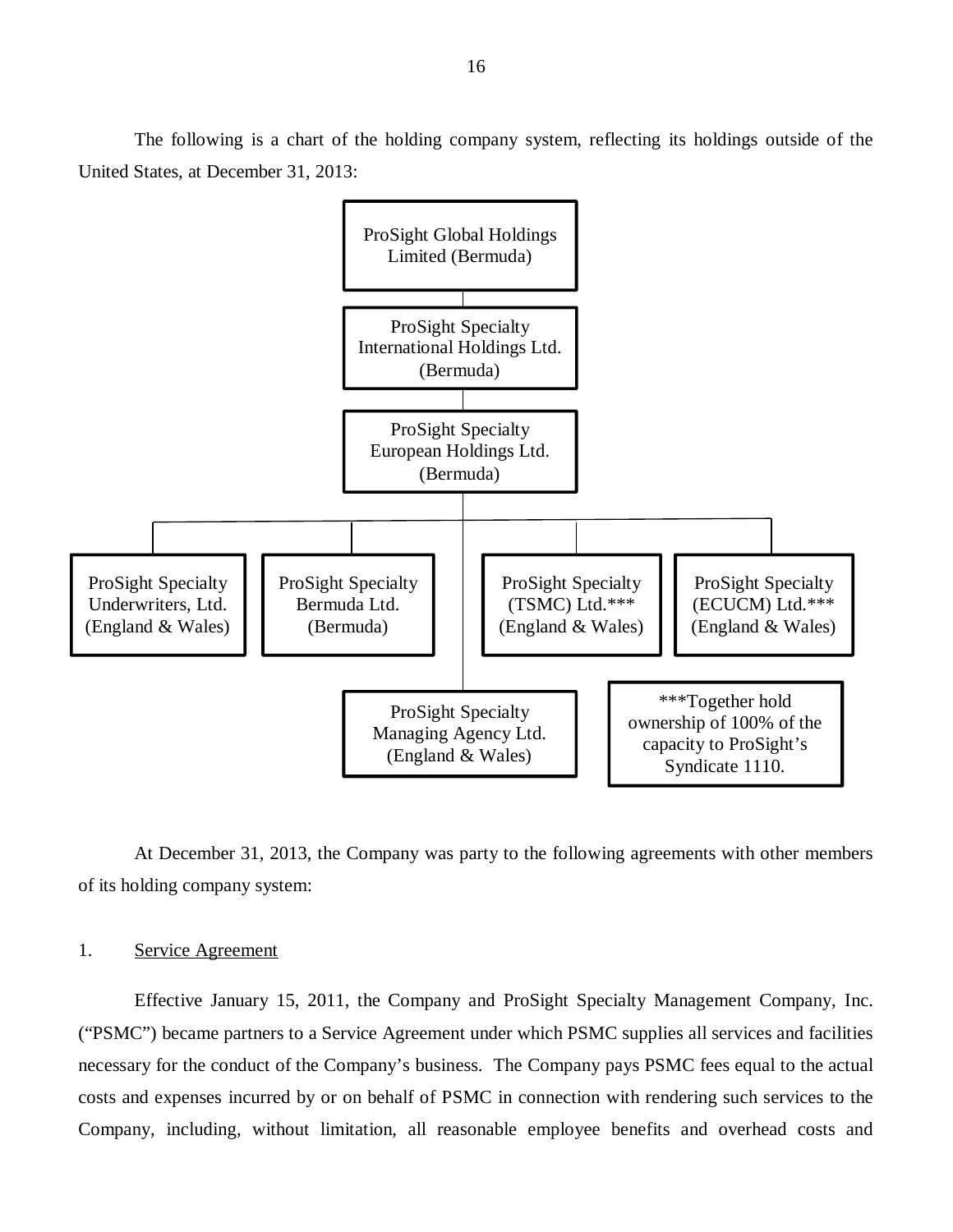expenses incurred by or on behalf of PSMC. The agreement was filed with this Department pursuant to Section 1505 of the New York Insurance Law and was non-disapproved.

Subsequent to the period covered by this examination, the aforementioned service agreement was amended and restated effective November 20, 2014 to correct the timing of the payments due to PSMC. The agreement was filed with this Department pursuant to Section 1505 of the New York Insurance Law and was non-disapproved.

A review of the agreement indicates that the Company is not complying with all of the terms stated. The agreement states in part: "Any commercial bank suitable to the Company, ProSight Management and New York State Superintendent of Insurance, shall act as depository of the Company funds received by ProSight Management in a fiduciary capacity for the benefit of the Company. All such accounts shall be established and maintained in the Company's name. ProSight Management shall prepare monthly reconciliations of deposits to and withdrawals from such accounts and shall within one month of the last day of each month during the term of this Service Agreement, remit to the Company all balances due. In the event such reconciliations reveal that the amount in any such account is insufficient to meet the Company's obligations hereunder, the Company shall, promptly upon written notice from ProSight Management of such deficiency, provide ProSight Management with funds in an amount sufficient to allow ProSight Management to meet its obligations under this Service Agreement."

Examination review revealed that all bank accounts were not maintained in the Company's name. Also, the Company was not able to show monthly or quarterly settlements during the examination period.

It is recommended that the Company comply with all terms of the Amended and Restated Service Agreement.

Subsequent to the examination date, the Company began to implement the terms stated in the agreement.

#### 2. Tax Allocation Agreement

Effective April 1, 2013, the Company entered into a tax allocation agreement with members of the ProSight Specialty Group. Under this agreement, commencing with tax year ending December 31, 2010, the Company and its affiliates file a consolidated federal income tax return. The tax allocation agreement was reviewed for compliance with Department Circular Letter 1979-33. No exceptions were noted.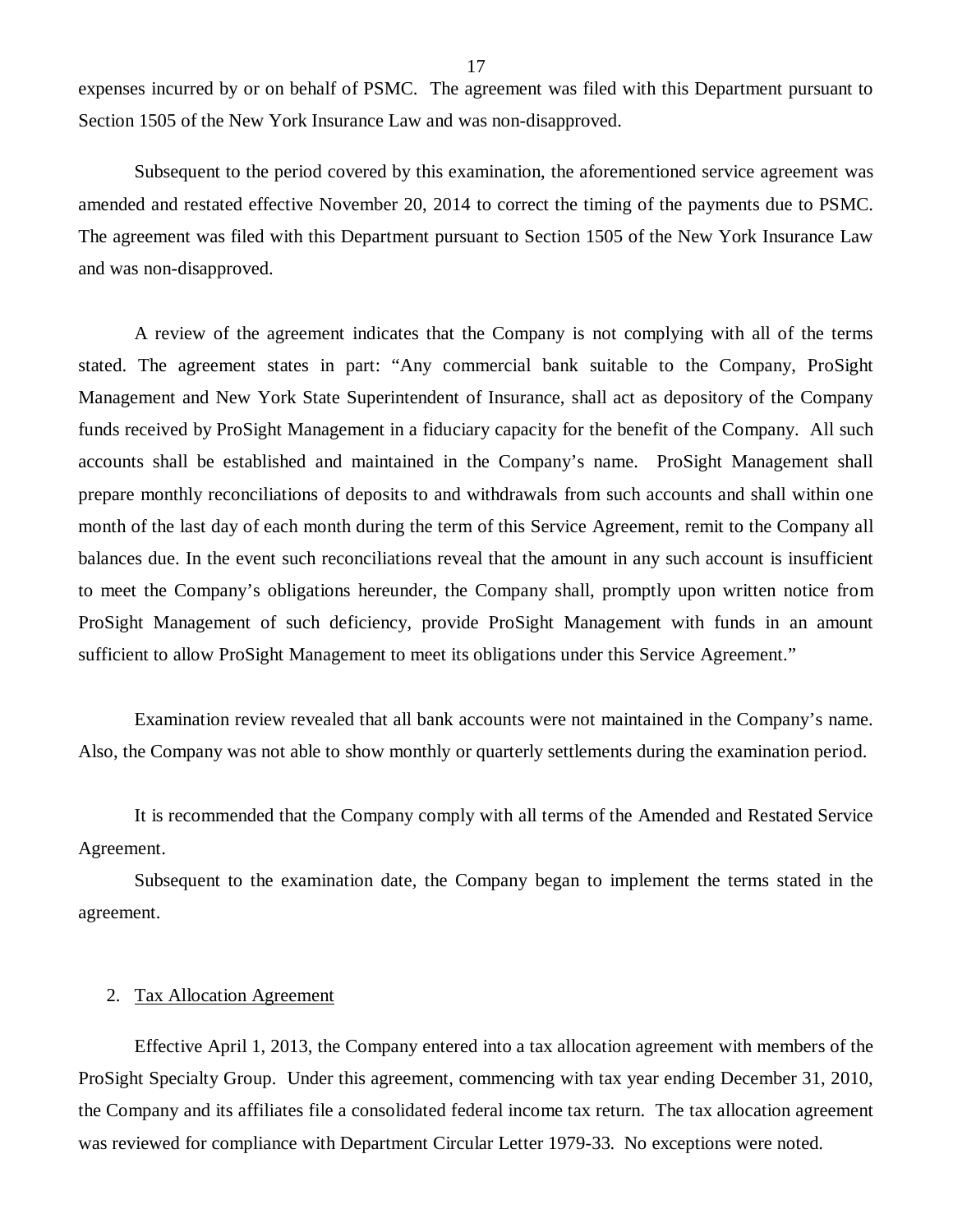<span id="page-19-0"></span>The agreement was approved by the Company's board of directors and a copy of the agreement was filed with this Department in accordance with Department Circular Letter 1979-33.

#### E. Significant Operating Ratios

The following ratios have been computed as of December 31, 2013, based upon the results of this examination:

| Net premiums written to policyholders' surplus                   |      |
|------------------------------------------------------------------|------|
| Adjusted liabilities to liquid assets                            | 68%  |
| Gross agents' balances (in collection) to policyholders' surplus | 2.1% |

All of the above ratios fall within the benchmark ranges set forth in the Insurance Regulatory Information System of the National Association of Insurance Commissioners.

The underwriting ratios presented below are on an earned/incurred basis and encompass the three year period covered by this examination:

|                                              | Amounts       | Ratios  |
|----------------------------------------------|---------------|---------|
| Losses and loss adjustment expenses incurred | \$62,115,046  | 60.44%  |
| Other underwriting expenses incurred         | 40,179,627    | 39.10   |
| Net underwriting gain                        | 478,442       | 0.47    |
| Premiums earned                              | \$102,773,115 | 100.00% |

#### F. Accounts and Records

#### Preparation of 2013 Annual Statement

During the examination, the following reporting issue was noted: The Company failed to properly allocate its premiums receivable balance. It reported all balances as "uncollected premiums and agents' balances in the course of collection" whereas some should be reported as "deferred premiums, agents' balances and installments booked but deferred and not yet due".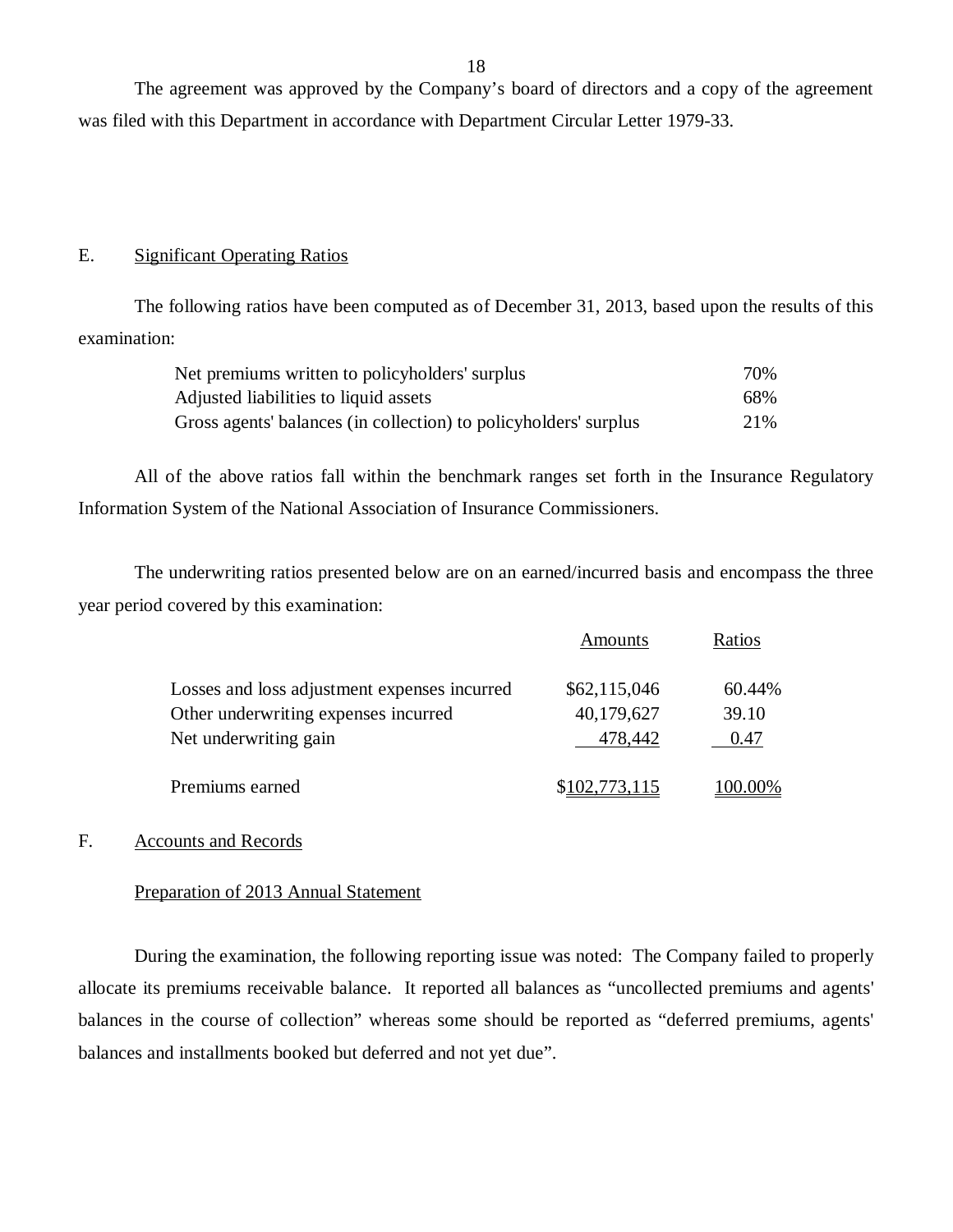It is recommended that the Company properly classify its premiums receivable balances in its statutory statement filings.

It is further noted that control deficiencies were noted during this examination. There were risks identified by the examination with either no mitigating controls in place or no documentation available to confirm the existence of the mitigating control. The Company has indicated that it has implemented or is in the process of implementing measures to address the deficiencies.

The Company's external auditors reported, in reference to their 2013 audit of the Company, that material weaknesses existed in the Company's internal control over reinsurance accounting. A material weakness is defined as a deficiency, or a combination of deficiencies, in internal control, such that there is a reasonable possibility that a material misstatement of the entity's financial statements will not be prevented, or detected and corrected on a timely basis.

It is recommended that the Company put stronger control procedures in place in reference to the reinsurance accounting function.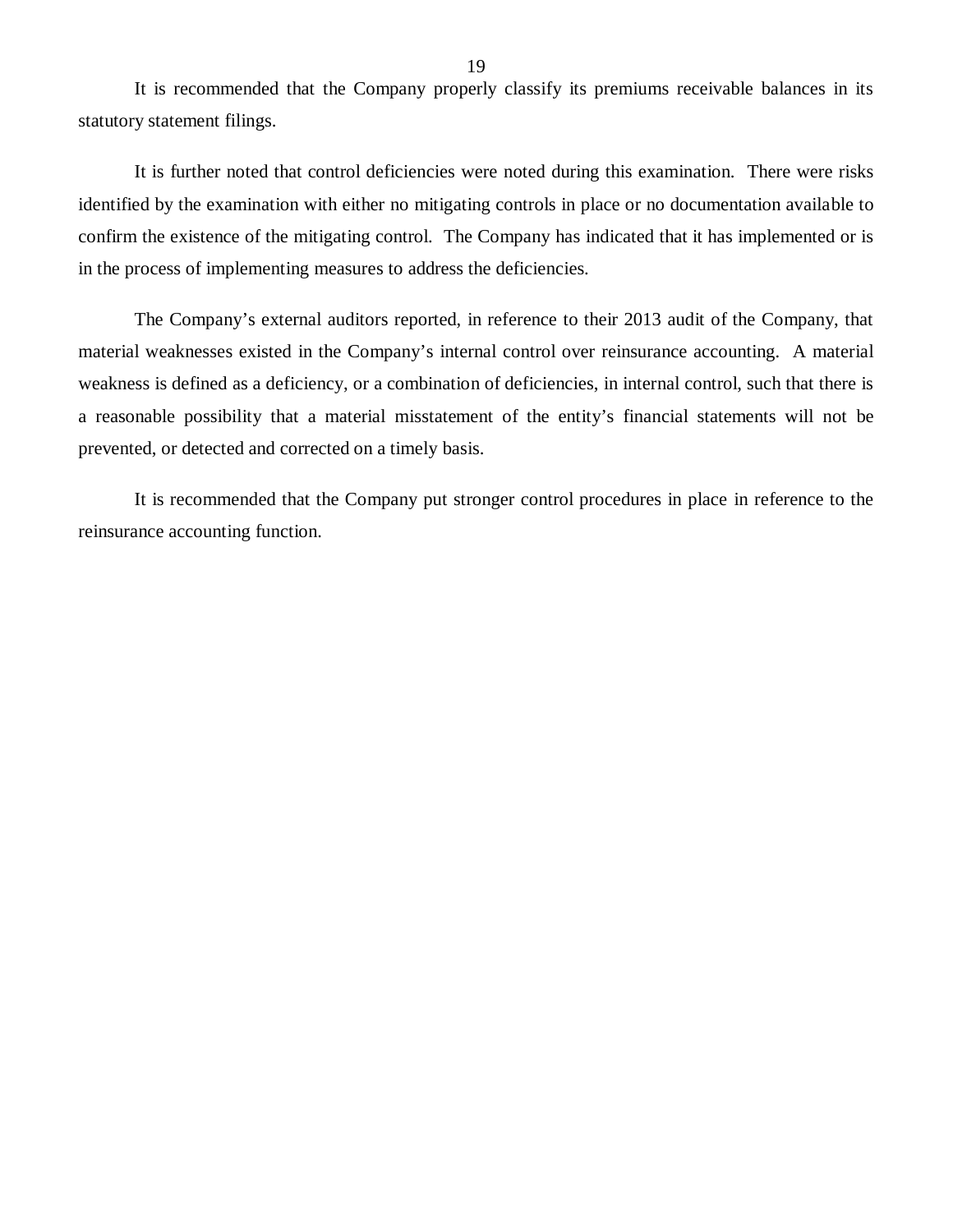# **3. FINANCIAL STATEMENTS**

#### A Balance Sheet

The following shows the assets, liabilities and surplus as regards policyholders as of December 31, 2013 as determined by this examination and as reported by the Company:

| <b>Assets</b>                                                            | Assets        | <b>Assets Not</b><br>Admitted | Net Admitted<br>Assets |
|--------------------------------------------------------------------------|---------------|-------------------------------|------------------------|
|                                                                          |               |                               |                        |
| <b>Bonds</b>                                                             | \$147,014,393 | \$<br>$\Omega$                | \$147,014,393          |
| Cash, cash equivalents and short-term investments                        | 9,987,179     | $\boldsymbol{0}$              | 9,987,179              |
| Other invested assets                                                    | 4,409,055     | 0                             | 4,409,055              |
| Investment income due and accrued                                        | 761,353       | $\theta$                      | 761,353                |
| Uncollected premiums and agents' balances                                |               |                               |                        |
| in the course of collection                                              | 15,514,863    | $\theta$                      | 15,514,863             |
| Net deferred tax asset                                                   | 4,372,794     | 1,634,910                     | 2,737,884              |
| Total assets                                                             | \$182,059,637 | \$1,634,910                   | \$180,424,727          |
| Liabilities, surplus and other funds                                     |               |                               |                        |
| Liabilities                                                              |               |                               |                        |
| Losses and Loss Adjustment Expenses                                      |               |                               | \$65,867,964           |
| Commissions payable, contingent commissions and<br>other similar charges |               |                               | 887,877                |
| Other expenses (excluding taxes, licenses and fees)                      |               |                               | 228,379                |
| Taxes, licenses and fees (excluding federal and foreign income taxes)    |               |                               | 301,486                |
| Current federal and foreign income taxes                                 |               |                               | 3,980,193              |
| Unearned premiums                                                        |               |                               | 19,677,283             |
| Ceded reinsurance premiums payable (net of ceding commissions)           |               |                               | 16,791,925             |
| <b>Total liabilities</b>                                                 |               |                               | \$107,735,107          |
| Surplus and other funds                                                  |               |                               |                        |
| Common capital stock                                                     |               | \$5,000,000                   |                        |
| Gross paid in and contributed surplus                                    |               | 20,131,019                    |                        |
| Unassigned funds (surplus)                                               |               | 47,558,601                    |                        |
| Surplus as regards policyholders                                         |               |                               | 72,689,620             |
| Total liabilities, surplus and other funds                               |               |                               | \$180,424,727          |

Note: The Internal Revenue Service has completed its audits of the Company's consolidated Federal Income Tax returns through tax year 2008. All material adjustments, if any, made subsequent to the date of examination and arising from said audits, are reflected in the financial statements included in this report. The examiner is unaware of any potential exposure of the Company to any tax assessment and no liability has been established herein relative to such contingency.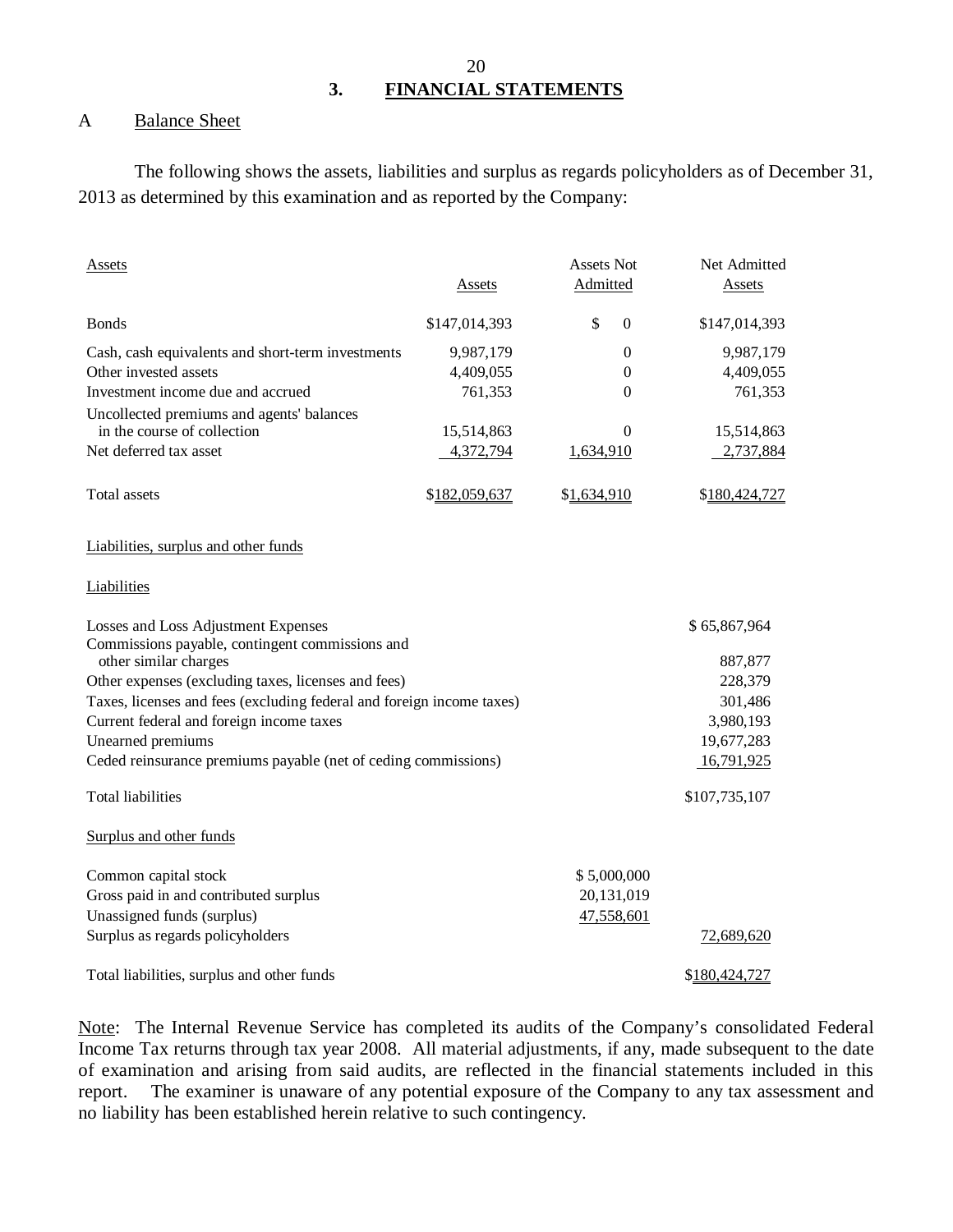# B. Statement of Income

Underwriting Income

| Premiums earned                                                                                      |                            | \$102,773,115           |
|------------------------------------------------------------------------------------------------------|----------------------------|-------------------------|
| Deductions:<br>Losses and loss adjustment expenses incurred<br>Other underwriting expenses incurred  | \$62,115,046<br>40,179,627 |                         |
| Total underwriting deductions                                                                        |                            | 102,294,673             |
| Net underwriting gain                                                                                |                            | $\mathbb{S}$<br>478,442 |
| <b>Investment Income</b>                                                                             |                            |                         |
| Net investment income earned<br>Net realized capital gain                                            | \$9,085,063<br>(1,836,105) |                         |
| Net investment gain                                                                                  |                            | 7,248,958               |
| Other Income                                                                                         |                            |                         |
| Net gain or (loss) from agents' or premium balances charged off<br>Bad debt write-off/other expenses | \$ (51,399)<br>(504, 394)  |                         |
| Total other income                                                                                   |                            | (555,793)               |
| Net income before federal and foreign income taxes                                                   |                            | \$7,171,607             |
| Federal and foreign income taxes incurred                                                            |                            | 3,341,478               |
| Net Income                                                                                           |                            | \$3,830,129             |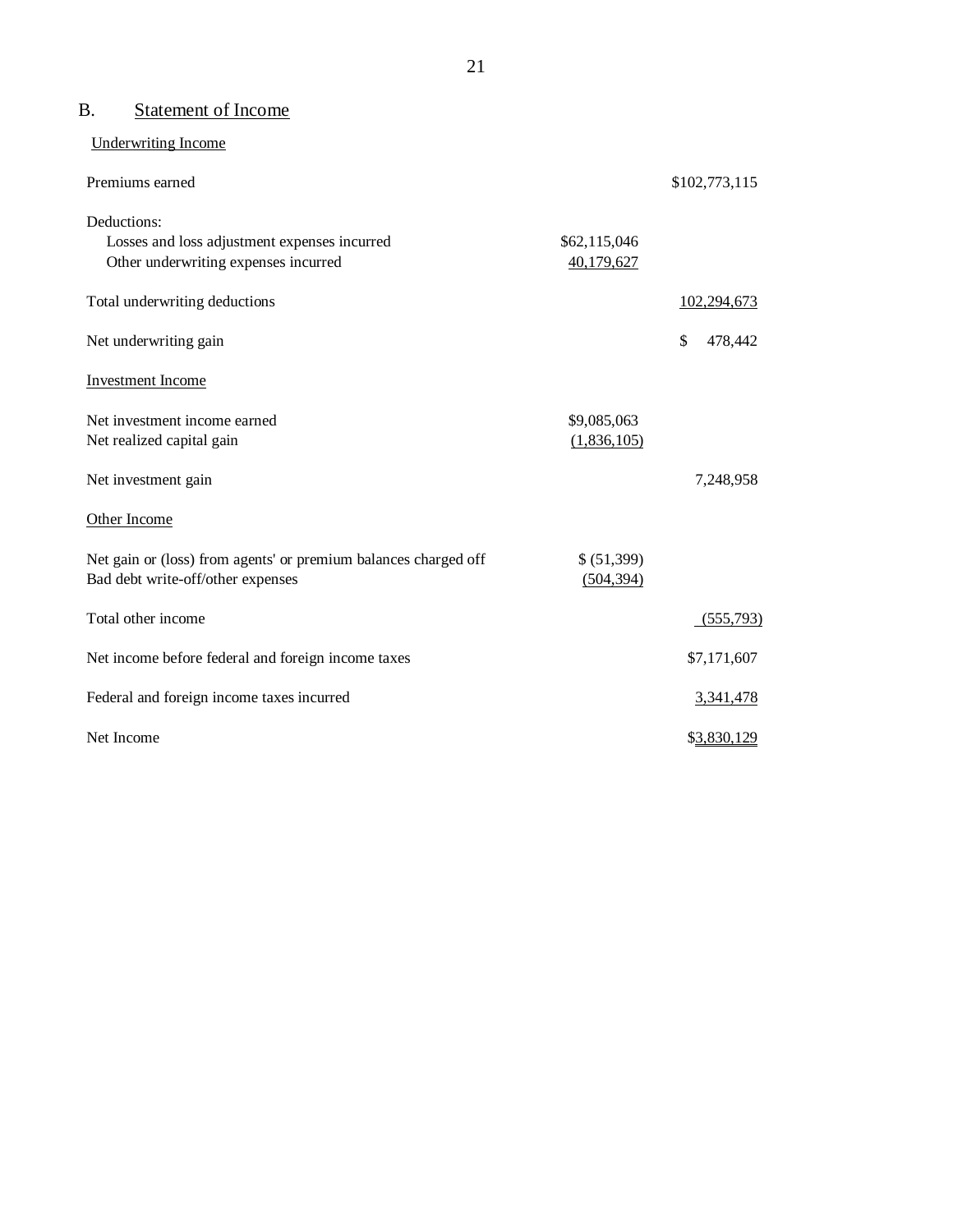#### C. Capital and Surplus Statement

Surplus as regards policyholders increased \$10,223,095 during the three-year examination period January 1, 2011 through December 31, 2013, detailed as follows:

| Surplus as regards policyholders per report on<br>examination as of December 31, 2010 |                     |                      | \$62,466,525 |
|---------------------------------------------------------------------------------------|---------------------|----------------------|--------------|
|                                                                                       | Gains in<br>Surplus | Losses in<br>Surplus |              |
| Net income                                                                            | \$3,830,129         |                      |              |
| Net unrealized capital gains or (losses)                                              | 3,976,326           |                      |              |
| Change in net deferred income tax                                                     | 2,205,956           |                      |              |
| Change in nonadmitted assets                                                          | 672,016             |                      |              |
| Increase in DTAs due to paragraph 10.e of SSAP No. 10R                                | $\theta$            | \$461,332            |              |
| Gains & Losses in surplus                                                             | \$10,684,427        | \$461,332            |              |
| Net increase (decrease) in surplus                                                    |                     |                      | 10,223,095   |
| Surplus as regards policyholders per report on                                        |                     |                      |              |
| examination as of December 31, 2013                                                   |                     |                      | \$72,689,620 |

#### **4. LOSSES AND LOSS ADJUSTMENT EXPENSES**

The examination liability for the captioned items of \$65,867,964 is the same as reported by the Company as of December 31, 2013. The examination analysis of the Loss and loss adjustment expense reserves was conducted in accordance with generally accepted actuarial principles and statutory accounting principles, including the NAIC Accounting Practices & Procedures Manual, Statement of Statutory Accounting Principle No. 55 ("SSAP No. 55").

Further, the actuarial review conducted by the Department revealed that that the actuarial reports underlying the Statements of Actuarial Opinion did not contain both narrative and technical components in sufficient detail to clearly explain how all the exhibits and calculations tie together, as well as including an exhibit that reconciles and maps the data used to derive the loss development factors or pool data triangles to the Annual Statement Schedule P lines of business.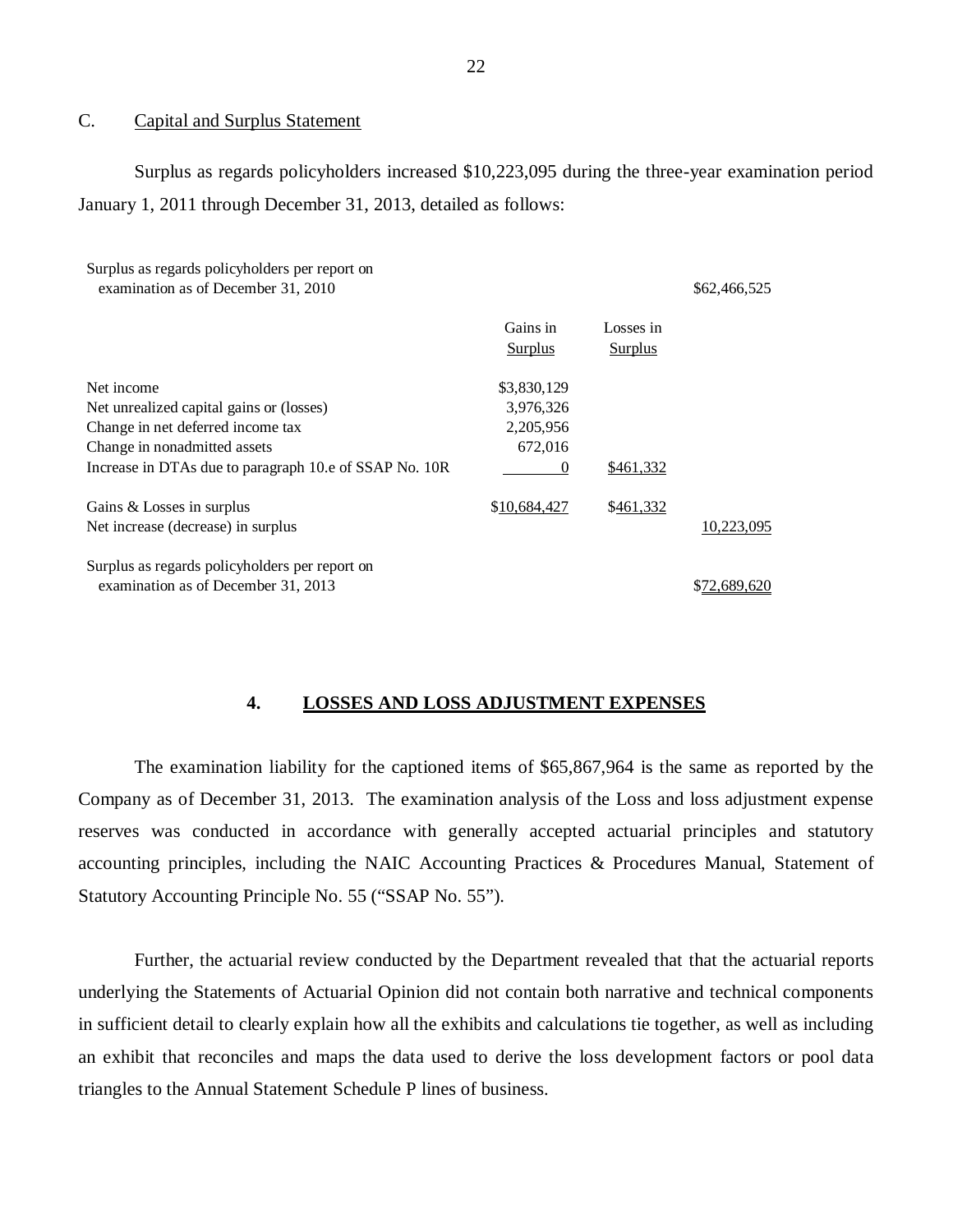It is recommended that in accordance with the NAIC Instructions to the Annual Statement, future actuarial reports underlying the Statements of Actuarial Opinion contain both narrative and technical components in sufficient detail and include an exhibit that reconciles and maps the data used to derive the loss development factors or pool data triangles to the Annual Statement Schedule P lines of business. The Company has indicated that it has incorporated this recommendation into its procedures and in its preparation of the 2014 actuarial report.

### **5. COMPLIANCE WITH PRIOR REPORT ON EXAMINATION**

The prior report on examination contained three recommendations as follows (page numbers refer to the prior report):

| <b>ITEM</b> |                |                                                                                                                                                                                                                                                                                 | PAGE NO. |
|-------------|----------------|---------------------------------------------------------------------------------------------------------------------------------------------------------------------------------------------------------------------------------------------------------------------------------|----------|
| A           |                | Management<br>It is recommended that board members who are unable or<br>unwilling to attend meetings consistently should resign or be.<br>replaced.                                                                                                                             | 5        |
|             |                | The Company has complied with this recommendation.                                                                                                                                                                                                                              |          |
| B           | $\mathbf{i}$ . | <b>Holding Company</b><br>It is recommended that the Company comply with Part 80-1.2<br>of Regulation 52 and file the amendments to its holding<br>company filings by April 30 annually.                                                                                        | 9        |
|             |                | The Company has complied with this recommendation.                                                                                                                                                                                                                              |          |
|             | ii.            | It is recommended that the Company amend its service<br>agreement to clearly disclose service fees and require quarterly<br>statements to support the fees charged, and file the amendment<br>with the Department pursuant to Section 1505(b) of the New<br>York Insurance Law. | 10       |
|             |                | The Company has complied with this recommendation.                                                                                                                                                                                                                              |          |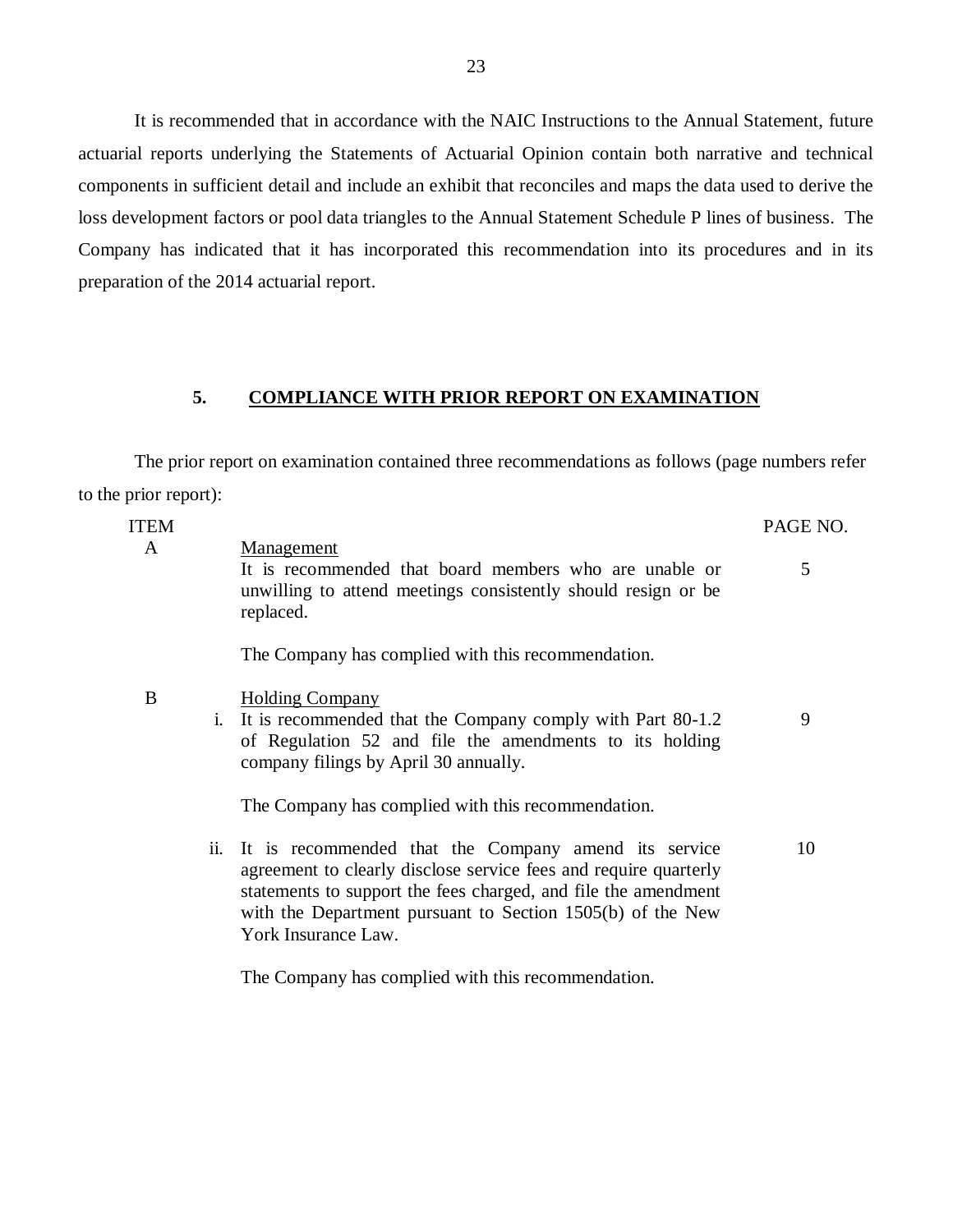# **6. SUMMARY OF COMMENTS AND RECOMMENDATIONS**

# <span id="page-25-0"></span>ITEM PAGE NO.

| A.        | Reinsurance<br>It is recommended that the Company comply with the terms of these<br>affiliated reinsurance agreements and have joint expenses allocated to<br>it in accordance with the terms of the affiliated reinsurance<br>agreement. It is noted that expenses have been allocated among the<br>companies but not precisely in accordance with these percentages.                                                                                                                                                                                                                                                               | 8  |
|-----------|--------------------------------------------------------------------------------------------------------------------------------------------------------------------------------------------------------------------------------------------------------------------------------------------------------------------------------------------------------------------------------------------------------------------------------------------------------------------------------------------------------------------------------------------------------------------------------------------------------------------------------------|----|
| <b>B.</b> | <b>Holding Company System</b><br>It is recommended that the Company comply with all terms of the<br>Amended and Restated Service Agreement.                                                                                                                                                                                                                                                                                                                                                                                                                                                                                          | 17 |
| C.        | Accounts and records<br>It is recommended that the Company properly classify its premiums<br>receivable balances in its statutory statement filings.                                                                                                                                                                                                                                                                                                                                                                                                                                                                                 | 19 |
|           | It is recommended that the Company put stronger control procedures<br>in place in reference to the reinsurance accounting function.                                                                                                                                                                                                                                                                                                                                                                                                                                                                                                  | 19 |
|           | The Company has indicated that it has implemented or is in the<br>process of implementing measures to address the deficiencies.                                                                                                                                                                                                                                                                                                                                                                                                                                                                                                      |    |
| D.        | Loss and loss adjustment expenses<br>It is recommended that in accordance with the NAIC Instructions to<br>the Annual Statement, future actuarial reports underlying the<br>Statements of Actuarial Opinion contain both narrative and technical<br>components in sufficient detail and include an exhibit that reconciles<br>and maps the data used to derive the loss development factors or pool<br>data triangles to the Annual Statement Schedule P lines of business.<br>The Company has indicated that it has incorporated this<br>recommendation into its procedures and in its preparation of the 2014<br>actuarial report. | 23 |